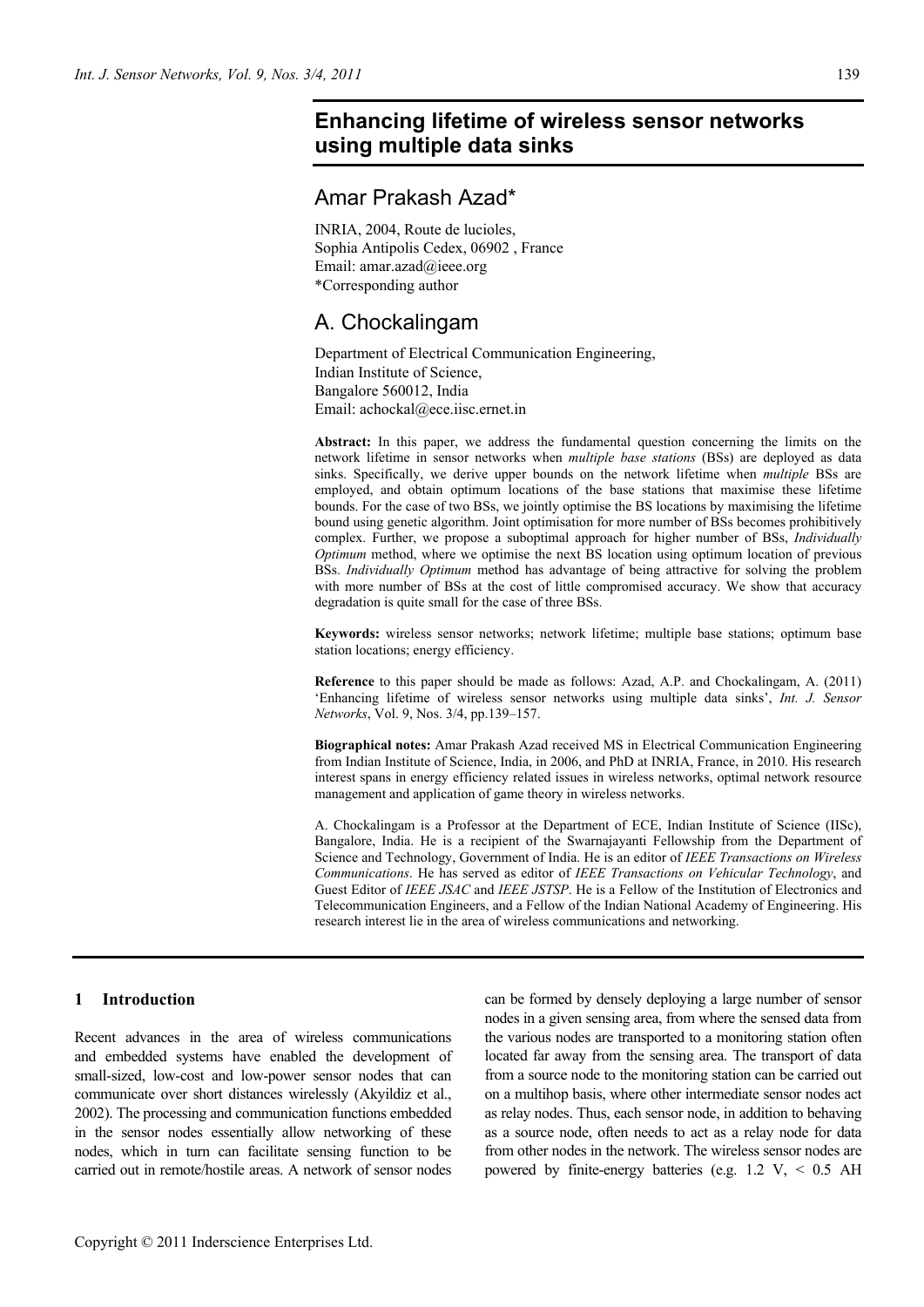batteries). Being deployed in remote/hostile sensing areas, these batteries are not easily replaced or recharged. Thus, end of battery life in a node essentially means end of the node life, which, in turn, can result in a change of network topology or in the end of network life itself. Thus, the network lifetime has a strong dependence on the battery lifetime. Hence, efficient use of battery energy is crucial to enhance the network lifetime. Several energy-efficient techniques to increase network lifetime have been investigated and widely reported in the literature, e.g. improving energy efficiency using system partitioning (e.g. clustering of sensor nodes) (Heinzelman et al., 2002), low-duty cycle reception (e.g. sleep mode), dynamic voltage scaling (energy saving at device level) (Heinzelman et al., 2000), energy-efficient MAC protocols (energy saving at link layer) (Ye et al., 2002), energy-aware routing (energy saving at network layer) (Rodoplu and Meng, 1998; Chang and Tassiulas, 2000).

Apart from the conventional and widely studied energyefficient techniques (energy-aware routing, MAC, etc.), an interesting approach that has been drawing much research attention recently is the use of *multiple data collection platforms (also referred to as data sinks or base stations)* to enhance the lifetime of sensor networks (Duarte-Melo et al., 2004; Azad, 2006). This approach is particularly suitable in scenarios where the data transport model is such that the raw data from sensor nodes need to be passed on to data collecting platforms (i.e. data sinks/base stations). These platforms can be deployed within the sensing area if the sensing area is easily accessible (e.g. pollution or traffic monitoring). On the other hand, in case of remote/hostile sensing areas (e.g. battlefield surveillance), these platforms are expected to be deployed only along the boundary of the sensing area or far away from it. Note that *raw* data transport model differs from data collection transport models. Unprocessed data is relayed in the former case, whereas data aggregations and processing (e.g. in Heinzelman et al., 2002) is done at the passing relay nodes. Both the above approaches target different end applications. In this work, we focus on the models where *raw* data transportation is considered and the data collectors are not allowed inside the surveillance region.

## *1.1 Why multiple base stations?*

The usefulness of employing multiple base stations (BS) can be illustrated using Figure 1. Figure 1a shows a sensor network with one BS,  $B_1$ , deployed along the boundary of the sensing region  $R$ . In Figure 1b, three BSs,  $B_1$ ,  $B_2$ ,  $B_3$ , are deployed along the boundary, and all these three BSs are allowed to act as data sinks. That is, each sensor node can send its data to any one of these three BSs (may be to the BS towards which the cost is minimum). Base stations can communicate among themselves to collate the data collected (energy is not a major concern in the communication between the BSs).

Suppose the routing is done as shown in Figure 1. In the single-BS scenario in Figure 1a, the sensor node 6 takes four hops to reach the BS  $B_1$ . However, in the three-BSs scenario in Figure 1b, node 6 can reach BS  $B_3$  in just two hops. That is, by having more than one BS as data sinks, the average number of hops between data source-sink pairs can get reduced. This will reduce the energy spent by a given sensor node for the purpose of relaying data from other nodes towards the BS, which, in turn, can potentially result in increased network lifetime as well as in larger amount of data delivered during the network lifetime. Gandham et al. (2003), Azad and Chockalingam (2006), Azad and Kamruzzaman (2008), Kim et al. (2007) and Shi and Hou (2009) showed that employing multiple base stations indeed enhances the performance of a sensor network under various scenarios.





#### *1.2 Our contribution*

Our contribution in this paper is that we derive upper bounds on the lifetime of sensor networks with multiple BSs, taking into account the region of observation, number of nodes, number of BSs, locations of BSs, radio path loss characteristics, efficiency of node electronics, and energy available in each node. In addition, we obtain optimum locations of the BSs that maximise these lifetime bounds. For a scenario with single BS and a rectangular region of observation, we obtain closed-form expressions for the network lifetime bound and the optimum BS location. For the case of two BSs, we jointly optimise the BS locations by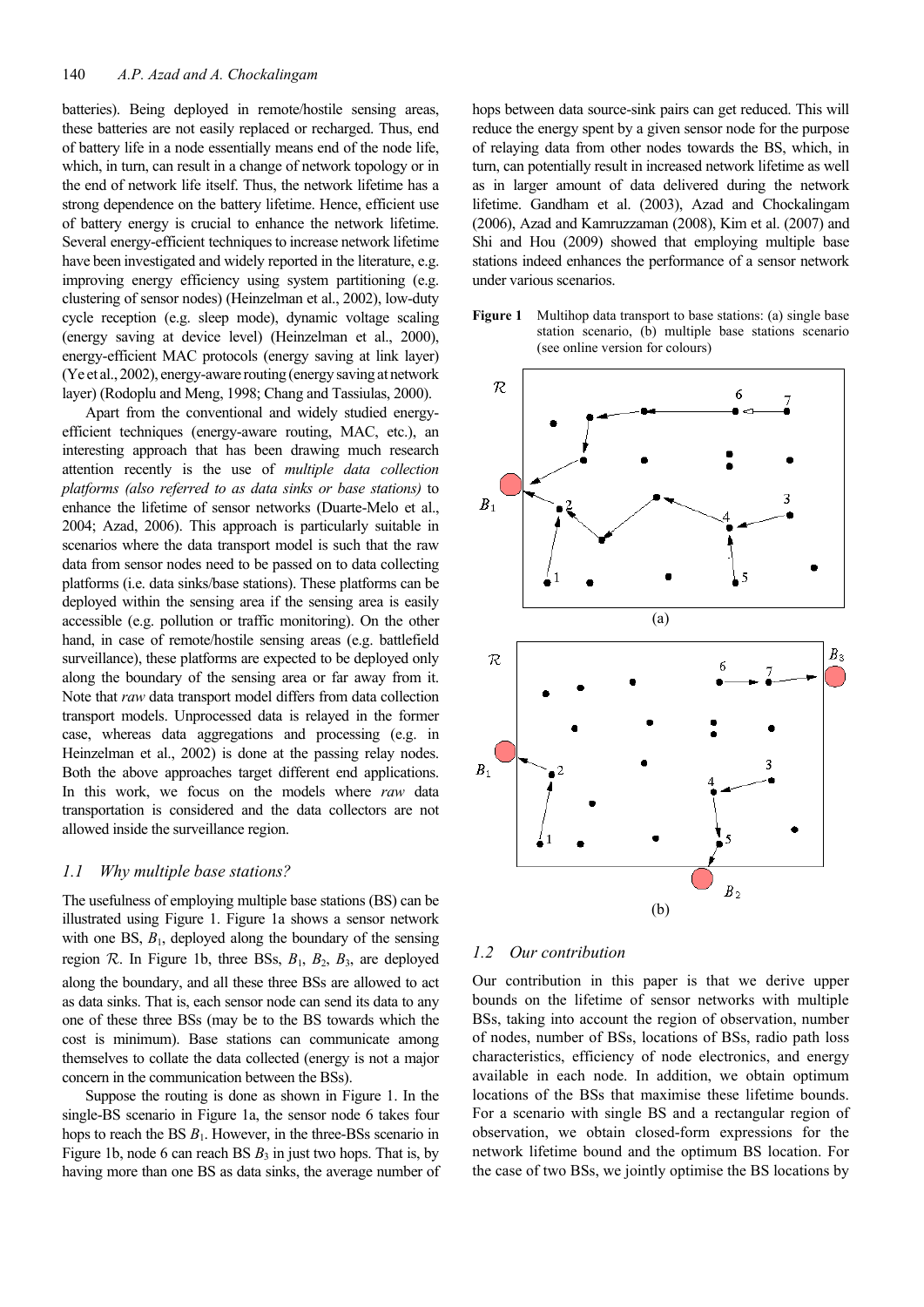maximising the lifetime bound using a genetic algorithm based optimisation. Joint optimisation for more number of BSs is complex. Hence, we propose a suboptimal approach for higher number of BSs, *Individually Optimum* method, where we optimise the next BS location using optimum location of previous BSs. For the case of three BSs, we optimise the third BS location using the previously obtained optimum locations of the first two BSs. We compare the accuracy of *Individually Optimum* method to that of *Joint Optimum* for the case of three BSs which is observed reasonably small. We also provide simulation results that validate the lifetime bounds and the optimum locations of the BSs.

## *1.3 Related work*

Network lifetime has been a major topic of investigation in wireless sensor networks. Several papers have addressed the question of fundamental limits on the network lifetime (Bhardwaj et al., 2001; Ritter et al., 2005). In an early on paper in this topic, Bhardwaj et al. (2001) studied upper bounds on the lifetime of wireless sensor networks for data gathering with one data sink, where the network is considered to have life till the total energy in the network gets exhausted. In a later work, they extended their analysis by including data aggregation and network topology (Bhardwaj and Chandrakasan, 2002). Blough and Santi (2002) studied upper bounds on the lifetime of a network that employs a cell-based energy conservation technique under the hypothesis that nodes are distributed uniformly at random in a given region. Kalpakis et al. (in Blough and Santi, 2002) investigated the maximum lifetime data gathering problem, without and with data aggregation, assuming that each sensor node has the ability to transmit its packet to any other sensor node in the network or directly to the data sink. Zhang and Hou (2004) derived upper bounds on network lifetime when  $\alpha$ -portion of the region only is required to be covered at any time. They derived these bounds for a given fixed node density in a finite region using the theory of coverage processes, assuming that the nodes are deployed as a Poisson point process. Hu and Li (2004) presented an asymptotic analysis on the operational lifetime of the network and the maximum sustainable throughput. Duarte-Melo et al. (2004) developed a fluid-flow model for maximising the lifetime, where they consider the active time for transmission and reception and ignore energy consumed in idle state and signalling-related overhead. An upper bound on the average network lifetime of a Code-Division Multiple Access (CDMA)-based system has been derived by Arnon (2005). While most of the above papers are concerned with the theoretical prediction of the limits on the network lifetime, Ritter et al. (2005) presented an interesting experimental evaluation of lifetime bounds, where they demonstrated the feasibility of a hardware approach to evaluate lifetime bounds.

We note that the lifetime studies in the above papers consider data gathering scenarios with only one data sink. More recently, there has been an increased interest in networks with multiple data sinks (Shah et al., 2003; Azad, 2006), with a motivation to enhance the network lifetime (e.g. see Figure 1 and the write-up associated with it in Section 1.1). Depending on the application and environment in which data gathering needs to be carried out, several scenarios are possible. Some scenarios of interest in the multiple data sinks approach include:

- 1 sinks are static and are allowed to be placed at the interior of the region to be sensed
- 2 sinks are mobile and are allowed to move within the interior of the region
- 3 sinks are static but are allowed to be placed only at the periphery/boundary of the region
- 4 sinks are mobile and are allowed to move only along the boundary.

For example, the *Data Mules* and *Message Ferrying* concepts investigated by Shah et al. (2003) and Zhao et al. (2004), respectively, essentially belong to Scenario 2, where mobile entities(called mules/ferries) move close to sensors, collect data from sensors (using a much lesser transmit power from the sensors because of the physical proximity between the mule/ferry and the sensors) and drop off the collected data to a central station. In a pollution monitoring application, for instance, the role of the mules/ferries can be carried out by cars/buses fitted with wireless transceivers. The mule/ferry can move on a specified route (e.g. campus shuttle route in a university campus) and collect/exchange messages with nodes when the mule/ferry comes close to the nodes. Network lifetime can be improved here because the sensor nodes need to spend less energy for transmission. Some degradation in delay performance is likely since the nodes have to wait till a mule/ ferry comes near. Likewise, the Two-Tier Data Dissemination (TTDD) architecture using multiple mobile data sinks investigated by Luo et al. (2003) also belongs to Scenario 2. Das and Dutta (2005) also considered a Scenario 2 multiple data sink setting, and obtained analytical results for communicationenergy savings for uniform random placement of data sinks as well as for a deterministic grid-based placement of sinks.

Scenario 3 is also of immense interest, particularly in applications where the sensing area is hostile (e.g. sensing in battlefield environment) or not easily accessible (e.g. wildlife tracking). In such situations, while the sensor nodes may be easily distributed in the sensing region, the data sink can be placed only along the boundary of the region. This is the motivating scenario for the work of Gandham et al. (2003), where the problem is to optimally deploy multiple data sinks along the boundary of the sensing region. They formulated the problem of choosing locations for the data sinks as an optimisation problem, which they solved using an integer linear program. Low-complexity heuristics for this problem have been presented by Azad and Chockalingam (2006). Wu and Chen (2007) showed that multiple data sinks are beneficial by the formation of smaller sub-networks with a data sink in each sub-network. It is shown that the performance of the entire network is enhanced when the performance of each partition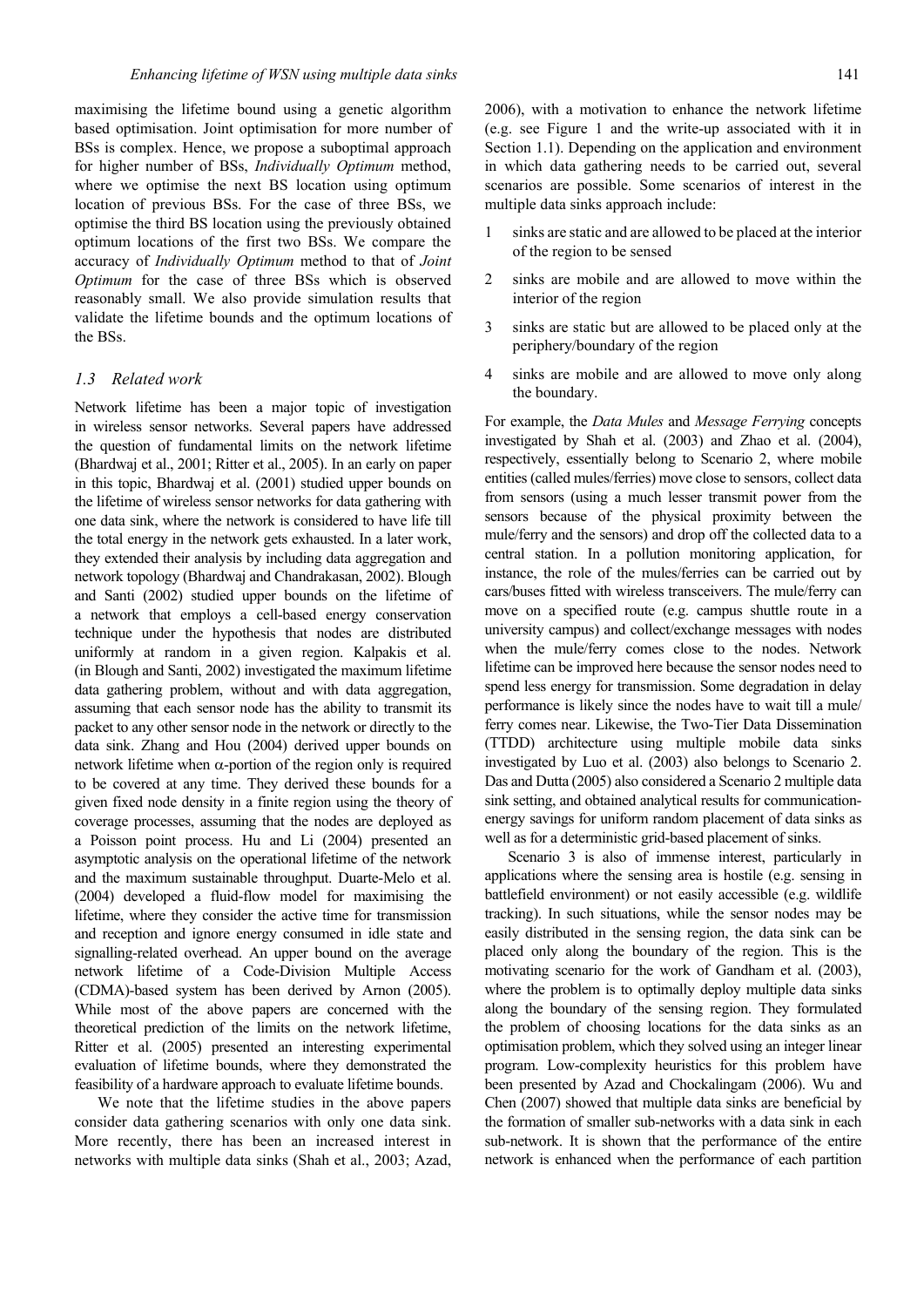of the network is individually optimised. Optimal placement of data collectors in a 3D spatial setting is studied by Alsalih et al. (2008).

Our present work in this paper is primarily rooted in the multiple data sink approach of Scenario 3 in the above, for which lifetime bounds have not been reported. Accordingly, we derive upper bounds on the lifetime for the case of multiple data sinks following a similar analytical approach employed by Bhardwaj et al. (2001) for the single data sink case. We present analytical and simulation results that illustrate the lifetime gain in the multiple data sink approach and the optimal placement of sinks in a Scenario 3 setting.

The rest of the paper is organised as follows. The system model is presented in Section 2. In Section 3, we derive lifetime upper bounds and optimum locations of BSs. Detailed derivations are moved to the Appendices. Simulation results and discussions are presented in Section 4. Conclusions are given in Section 5.

## **2 System model**

## *2.1 Network*

We consider a sensor network comprising of sensor nodes distributed in a rectangular region of observation  $R$ . The nodes are capable of sensing and sending/relaying data to a BS or a set of BSs using multihop communication. We assume that *K* BSs are deployed along the periphery of the region of observation to collect data from the nodes. Each node performs sensing operation using an integrated sensing device attached to it, generates information out of it, and processes this information to produce data. It is this data which needs to be sent to the BS(s). At any given time, the nodes are characterised as dead or alive depending on the energy left in their batteries as being below or above a usable threshold. Live nodes participate in sensing as well as sending/relaying data to the BS(s). While relaying data as an intermediate node in the path, the node simply forwards the received data without any processing.

#### *2.2 Node energy behaviour*

Each node has a sensor, analog pre-conditioning and data conversion circuitry (A/D), digital signal processor and a radio transceiver (Chandrakasan et al., 1999; Bhardwaj et al., 2001). The key energy parameters are the energies needed to: (a) sense a bit  $(E_{\text{sense}})$ ; (b) receive a bit  $(E_{rx})$ ; and (c) transmit a bit over a distance  $d$  ( $E<sub>xx</sub>$ ). Assuming a  $d<sup>η</sup>$  path loss model, where  $\eta$  is the path loss exponent (Stuber, 1997)

$$
E_{tx} = \alpha_{11} + \alpha_2 d^{\eta}, \quad E_{rx} = \alpha_{12}, \quad E_{\text{sense}} = \alpha_3, \tag{1}
$$

where  $\alpha_{11}$  is the energy/bit consumed by the transmitter electronics,  $\alpha_{12}$  is the energy/bit consumed by the receiver electronics,  $\alpha_2$  accounts for energy/bit dissipated in the transmit amplifier, and  $\alpha_3$  is the energy cost of sensing a bit (Bhardwaj et al., 2001). Typically *Esense* is much small compared to  $E_{tx}$  and  $E_{rx}$ . The energy/bit consumed by a node acting as a relay that receives data and then transmits it *d* metres onward is

$$
E_{\text{relay}}(d) = \alpha_{11} + \alpha_2 d^{\eta} + \alpha_{12} = \alpha_1 + \alpha_2 d^{\eta}, \tag{2}
$$

where  $\alpha_1 = \alpha_{11} + \alpha_{12}$ . If *r* is the number of bits relayed per second, then energy consumed per second (i.e. power) is given by

$$
P_{\text{relay}}(d) = r E_{\text{relay}}(d). \tag{3}
$$

We will use the following values for the energy parameters which are reported in the literature (Heinzelman, 2000; Bhardwaj et al., 2001):  $\alpha_1 = 180$  nJ/bit and  $\alpha_2 = 10$ pJ/bit/m<sup>2</sup> (for  $\eta = 2$ ) or 0.001pJ/bit/m<sup>4</sup> (for  $\eta = 4$ ).

## *2.3 Battery and network life*

Each sensor node is powered by a finite-energy battery with an available energy of  $E<sub>battery</sub>$  Joules at the initial network deployment. A sensor node ceases to operate if its battery is drained below a certain energy threshold (i.e. available energy goes below some usable threshold). Often, network lifetime is defined as the time for the first node to die (Heinzelman et al., 2002; Chang and Tassiulas, 2000; Bhardwaj et al., 2001; Blough and Santi, 2002) or as the time for a certain percentage of network nodes to die (Xu et al., 2001). As by Heinzelman et al. (2002), Chang and Tassiulas (2000), Bhardwaj et al. (2001), Blough and Santi (2002), we also define network lifetime as the time for the first node to die. Given the region of observation  $(\mathcal{R})$ , number of nodes  $(N)$ , initial energy in each node  $(E_{\text{battery}})$ , node energy parameters  $(\alpha_1, \alpha_2, \alpha_3)$ , path loss parameters  $(\eta)$ , we are interested in (a) deriving bounds on the network lifetime when  $K, K \geq 1$  BSs are deployed as data sinks along the periphery of the observation region, and (b) obtaining optimal locations of these BSs.

#### *2.4 Minimum energy relay*

The bounding of network lifetimes often involves the problem of establishing a data link of certain rate *r* between a transmitter (*A*) and a receiver (*B*) separated by distance *D* metres. This can be done either by directly transmitting from *A* to *B* (single hop) or by using several intermediate nodes acting as relays (multihop). A scheme that transports data between two nodes such that the overall rate of energy dissipation is minimised is called a *minimum energy relay*  (Bhardwaj et al., 2001). If *M*−1 relays are introduced between *A* and *B*, i.e. *M* links between *A* and *B* (Figure 2), the overall rate of dissipation is given by

$$
P_{\text{link}}(D) = \sum_{i=1}^{M} P_{\text{relay}}(d_i) - r\alpha_{12},
$$
\n(4)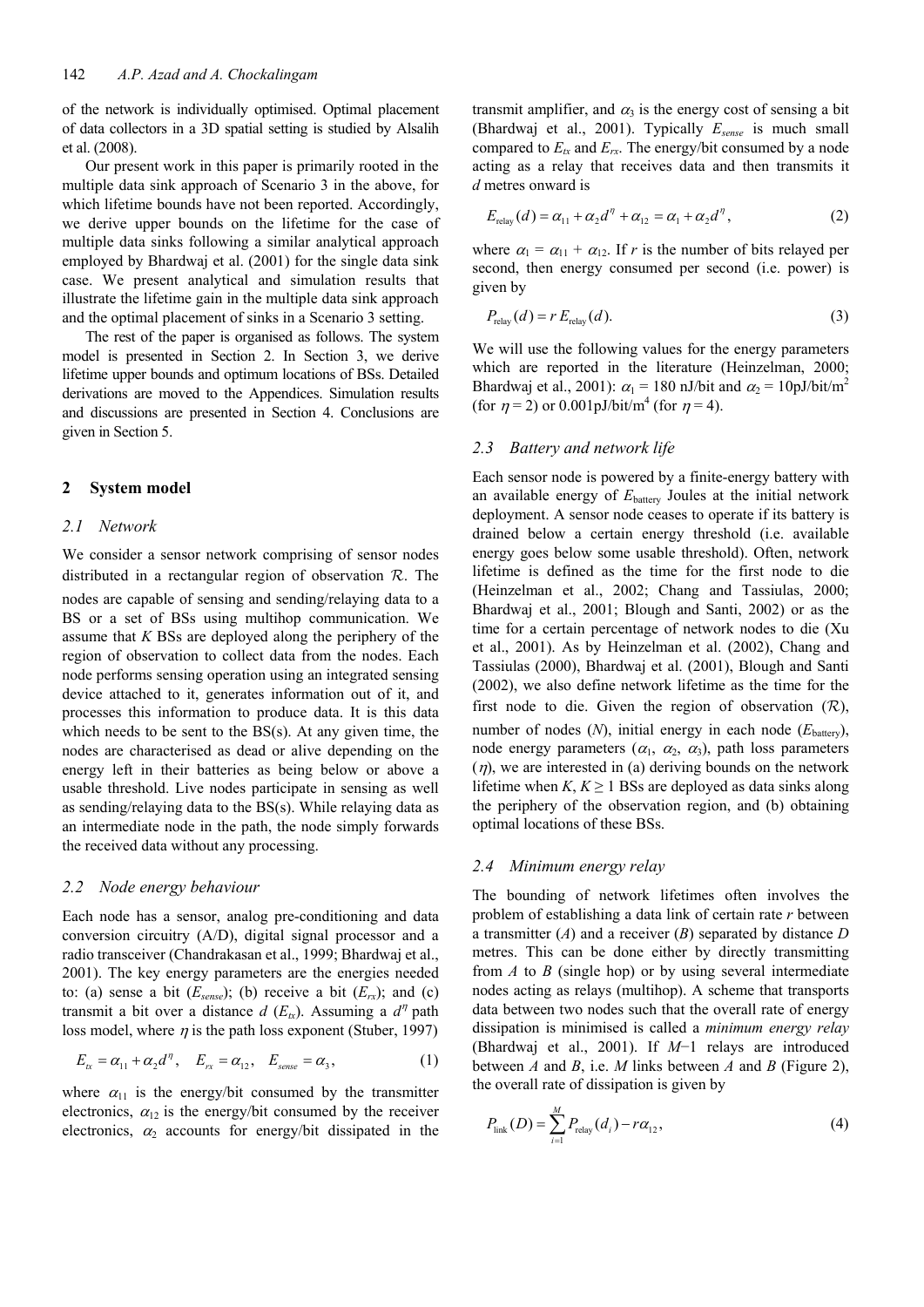where  $d_i$  is the inter-node distance of the *i*-th link. In equation (4),  $r \alpha_{12}$  is subtracted to account for the fact that the source node *A* need not spend any energy for receiving.

**Figure 2** *M* – 1 relay nodes between points *A* and *B*



The following minimum energy relay theorem given by Bhardwaj et al. (2001) is relevant in the lifetime derivation for multiple BSs scenario.

Minimum Energy Relay Theorem: *Given D and the number of intermediate relays (M−1), P*<sub>link</sub>(D) is minimised when all *hop distances (i.e. di's) are made equal to D/M. This result holds for all radios with convex power versus distance curves, i.e. whose energy per bit is a convex function of the distance over which the bit is transmitted.*

The above theorem has been proved using Jensen's inequality in Bhardwaj et al. (2001). From the above and equation (4), it can be seen that the optimum number of hops (links) is the one that minimises  $MP_{\text{relay}}(D/M)$ , and is given by

$$
M_{opt} = \left\lfloor \frac{D}{d_{\text{char}}} \right\rfloor \text{ or } \left\lfloor \frac{D}{d_{\text{char}}} \right\rfloor,\tag{5}
$$

where the distance  $d_{\text{char}}$  is given by

$$
d_{\text{char}} = \sqrt[n]{\frac{\alpha_1}{\alpha_2(\eta - 1)}}.
$$
\n(6)

Equations (5) and (6) can be shown by substituting  $d = D/M$ ,  $i = 1, \dots, M$  in equation (4), and differentiating it w.r.t. *M* and equating to zero, i.e. differentiating  $P_{\text{link}}(D) = MP_{\text{relay}}$  $\left(\frac{D}{M}\right) - r\alpha_{12} = rM(\alpha_1 + \alpha_2(\frac{D}{M})^n) - r\alpha_{12}$ , w.r.t. *M* and equating to zero gives equations (5) and (6). This result says that, for a given distance *D*, there is an optimum number of relay nodes  $(M_{\text{out}} - 1)$ ; using more or less than this optimal number leads to energy inefficiencies. Hence, a bound on the energy dissipation rate of relaying a bit over distance *D* can be obtained by substituting  $M = \frac{D}{d_{\text{char}}}$  in the link power

expression  $MP_{\text{relay}}(\frac{D}{M}) - r\alpha_{12}$ , i.e.

$$
P_{\text{link}}(D) \ge r \frac{D}{d_{\text{char}}} P_{\text{relay}}(d_{\text{char}}) - r\alpha_{12}
$$
  
=  $\left(\frac{D}{d_{\text{char}}}(\alpha_1 + \alpha_2 d_{\text{char}}^{\eta}) - \alpha_{12}\right) r$  (7)  
=  $\left(\frac{D}{d_{\text{char}}} \alpha_1 \frac{\eta}{\eta - 1} - \alpha_{12}\right) r$ ,

with equality if and only if  $D$  is an integral multiple of  $d_{\text{char}}$ . From the minimum energy relay argument above, the actual power dissipated in the network (*Pnw*) is always larger than or equal to the sum of this  $P_{link}(D)$  and the power for sensing, i.e.

$$
P_{\text{nw}}(D) \ge P_{\text{link}}(D) + P_{\text{sense}}\n\ge \left(\alpha_1 \frac{\eta}{\eta - 1} \frac{D}{d_{\text{char}}} - \alpha_{12}\right) r + \alpha_3 r.
$$
\n(8)

As an approximation, the sensing power can be ignored since the power for relaying data dominates.

Remark: *Note that the above theorem states that the minimum energy spent from a node over a distance D is a linear function of D, i.e. P*nw*(D) = L(D) (ignoring the sensing energy consumption). Here, we denote by L(.) a linear function.* 

#### **3 Bounds on network lifetime**

Our goal is to obtain upper bounds on network lifetime. In this section, we derive network lifetime upper bounds and the corresponding optimal locations of the BSs which achieve the bounds. To start with, we take up the single BS case, state the problem formulation, and obtain the lifetime upper bound. We illustrate the numerical results by taking a rectangular network region. Though we illustrate the results for rectangular network region, we conjecture that the formulation is general enough and can be applied for any convex network region. We understand that a convex network region would be able to cover a large class of practical network scenarios. We then proceed to the multiple BSs scenario, where the problem becomes more complex. We present our main contribution, the approach of network partitioning, which enables us to deal with multiple BSs.

### *3.1 Single base station*

Consider a region of observation  $R$  with nodes uniformly distributed. Let the BS be located at point  $\sigma \in Bo(\mathcal{R})$  where  $Bo(R)$  denotes the set of points which encloses the region  $\mathcal R$ . In other words,  $Bo(\mathcal R)$  denotes the boundary line of the network region. The minimum energy spent by a node located at point ξ in the network is given by  $P_{nw}(D(\xi, \sigma))$ , where *D*( $\xi$ , *σ*) denotes the distance between node location  $\xi$ to the BS location  $\sigma$ . Consider that *N* nodes are uniformly distributed in the network region and the node density can be approximated by a continuous r.v.  $\rho(.)$ , which is function of location *ξ*. Thus, the minimum energy spent over the entire network region can be given by

$$
P_{\text{NW}}^{(\sigma)} = N \iint_{\mathcal{R}} P_{\text{nw}}(D(\xi, \sigma)) \rho(\xi) d\xi.
$$
 (9)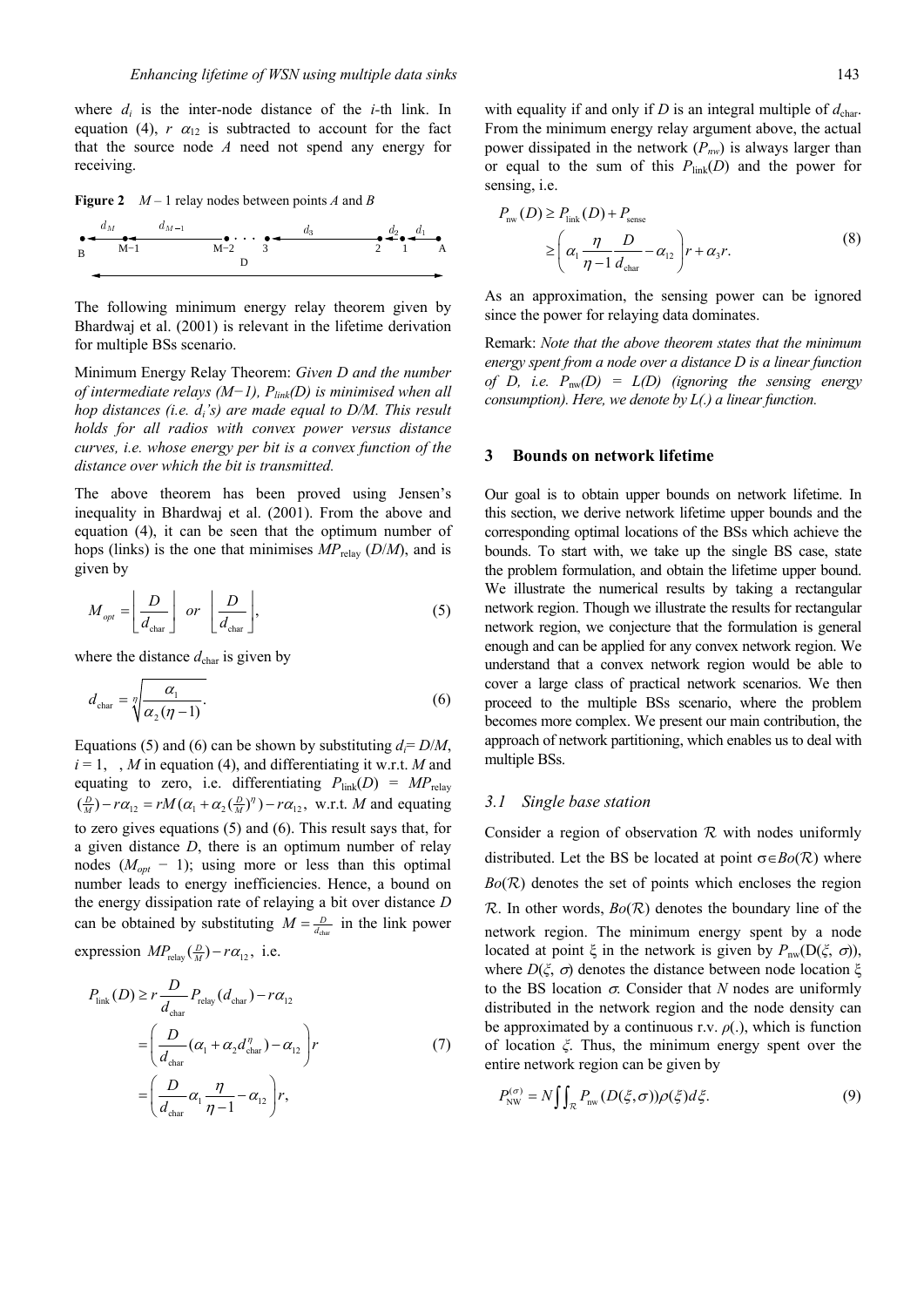Note that  $P_{NW}^{(\sigma)}$  is a function of BS location  $\sigma$ . Without loss of generality,  $P_{NW}^{(\sigma)}$  corresponds to one unit of data (e.g. 1 bit). Therefore, the network lifetime bound can be stated by the following lemma.

Lemma 1: *The upper bound on the network lifetime for single BS and the optimal location of the BS are given by*

$$
\mathcal{T}_{one-BS}^* = \max_{\sigma \in \text{Bo}(\mathcal{R})} \frac{NE_{battery}}{P_{\text{N}W}^{(\sigma)}}
$$
(10)

$$
\sigma^* = \underset{\sigma \in Bo(\mathcal{R})}{\arg \max} \frac{NE_{battery}}{P_{NW}^{(\sigma)}}.
$$
\n(11)

*Proof:* Let  $T_{one-BS}^{(\sigma)}$  denote the time until the first node dies (the network lifetime) for a given BS location  $\sigma$ . Achieving maximum network lifetime of a given network can be no greater than the total energy in the network at the beginning, i.e. *NEbattery*. Thus, we have

$$
P_{\text{NW}}^{(\sigma)} T_{\text{one-BS}}^{(\sigma)} \leq N E_{\text{battery}}.
$$
\n(12)

Therefore, given the BS location  $\sigma$ , the bound on network lifetime is given by

$$
\mathcal{T}_{\text{one-BS}}^{(\sigma)} = \frac{NE_{\text{battery}}}{P_{\text{NW}}^{(\sigma)}}.
$$
\n(13)

The upper bound on the entire network lifetime can thus be given by simple maximisation over BS locations,

$$
\mathcal{T}_{\text{one-BS}}^* = \max_{\sigma \in Bo(\mathcal{R})} \mathcal{T}_{\text{one-BS}}^{(\sigma)} = \max_{\sigma \in Bo(\mathcal{R})} \frac{NE_{\text{battery}}}{P_{\text{NW}}^{(\sigma)}}
$$

$$
\sigma^* = \underset{\sigma \in Bo(\mathcal{R})}{\arg \max} \mathcal{T}_{\text{one-BS}}^{(p)} = \underset{\sigma \in Bo(\mathcal{R})}{\arg \max} \frac{NE_{\text{battery}}}{P_{\text{NW}}^{(\sigma)}}.
$$

We express the network lifetime bound by the following alternate notation

$$
\boldsymbol{\mathcal{T}}_{\text{one-BS}}^* = \boldsymbol{\mathcal{T}}_{\text{one-BS}}^{(\sigma^*)}.
$$

# *3.1.1 Single BS in rectangular network region*

Let *L* and *W* denote the length and width of the rectangular network region, as shown in Figure 3. Let us denote all the four sides of the rectangular region as follows: *X* denotes the side from  $(0, 0)$  to  $(L, 0)$ ,  $\overline{X}$  denotes the side from  $(0, W)$  to  $(L, W)$ , *Y* denotes the side from  $(0, 0)$  to  $(0, W)$ , and  $\overline{Y}$  denotes the side from  $(L, 0)$  to  $(L, W)$ ). The BS  $B_1$  can be located on any one of these four sides. Consider the following scenarios of BS placement:

- L-side: when the BS is placed either on the side  $\overline{X}$  or on the side  $\bar{X}$ .
- W-side: when the BS is placed either on the side *Y* or on the side  $\overline{Y}$ .





Let  $B_1$  be located at a distance of  $z$  from the origin on the y-axis as shown in Figure 3a. Consider a source node in  $R$  at a distance of  $D' = \sqrt{x^2 + y^2}$  from  $B_1$ . Denoting the energy dissipation in the entire network for a given BS location at distance *z* by  $P_{NW}^{(z)}$ , and assuming uniform distribution of *N* nodes, we study the lifetime bound in the following.

Proposition 1: *For a given rectangular network region* R *with length L and width W < L, and uniformly distributed sensor nodes with density ρ, the upper bound on the network lifetime* T\* *for single BS is given by* 

$$
\mathcal{T}^* = \frac{NE_{battery}}{r\alpha_1 \frac{\eta}{\eta - 1} \frac{d_{\text{one-hs}}(\sigma^*)}{d_{\text{char}}}},\tag{14}
$$

and the optimal BS location  $\sigma^*$  is given as

$$
\sigma^* = \left(0, \frac{W}{2}\right) \text{ or } \left(L, \frac{W}{2}\right),\tag{15}
$$

*where* 

$$
d_{one-BS}(\sigma^*) = \frac{N}{12WL} \Big[ 2WL \sqrt{(4L^2 + W^2)} - \frac{W^3}{2} \ln(W/2) + \frac{3W^3}{8} \ln(L + \sqrt{(L^2 + W^2/4)}) - 2L^3 \ln(W/2 + \sqrt{(L + W^2/4)}) \Big].
$$
 (16)

*Proof:* Considering the rectangular region as shown in Figure 3, the BS can be on any side of  $R$ . Let the coordinates be taken as in Figure 3. Considering the side *Y*, i.e.  $(0, 0)$  to  $(0, W)$ , let the distance of BS location from the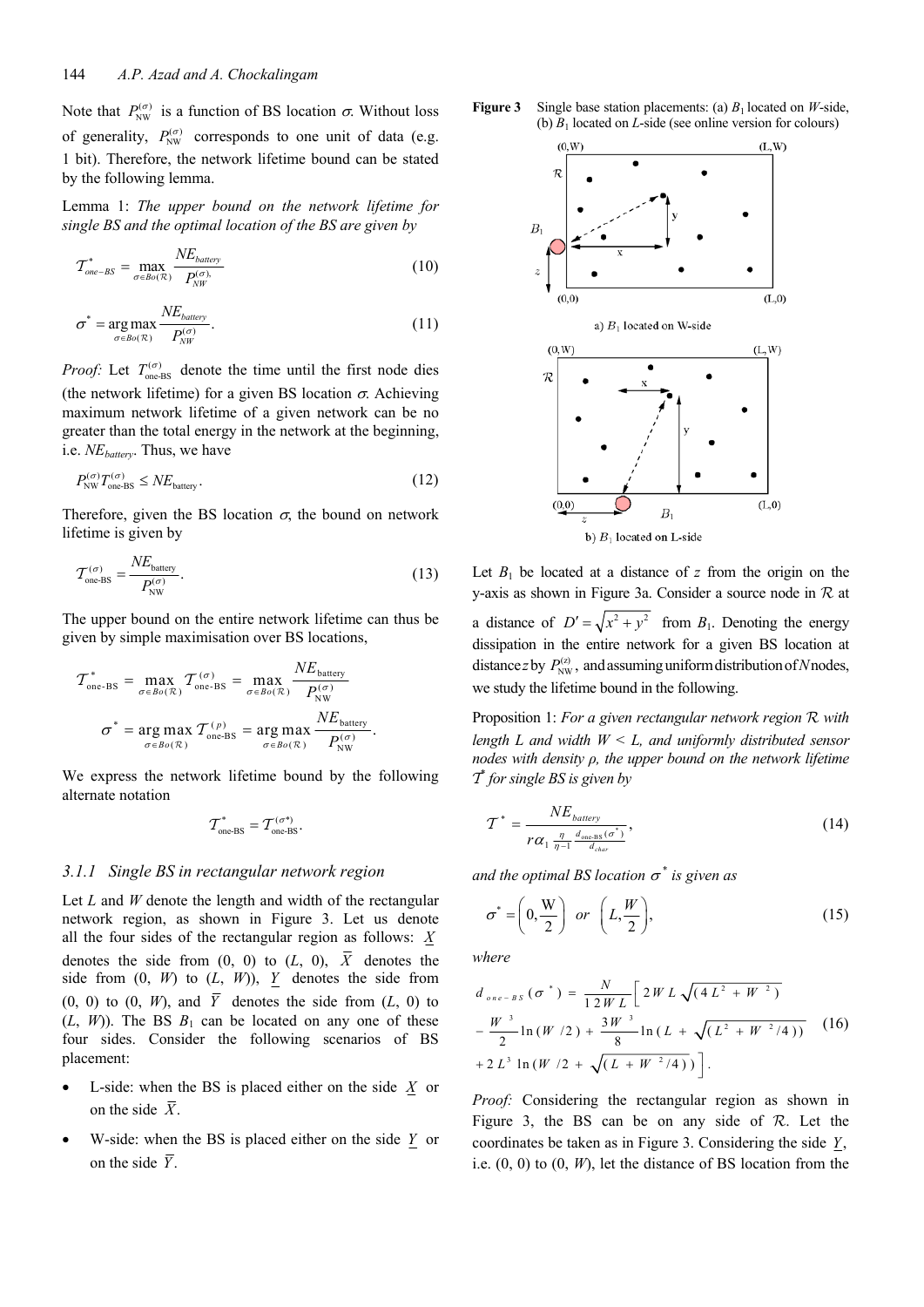origin be denoted by *z*. From equation (9), the minimum energy spent over the network can be given by

$$
P_{\text{NW}}^{(z)} = N \iint_{\mathcal{R}} P_{\text{nw}}(x, y) \frac{1}{WL} dx dy.
$$
 (17)

By the minimum energy relay argument, it is seen that  $P_{\text{nw}}(x, y) \ge P_{\text{link}}\left(\sqrt{x^2 + y^2}\right)$ , and hence

$$
P_{NW}^{(z)} \ge \frac{N}{WL} \int_{-z}^{W-z} \int_{0}^{L} P_{link} \left( \sqrt{x^2 + y^2} \right) dx dy
$$
  
=  $r \alpha_1 \frac{\eta}{\eta - 1} \frac{N}{WL} \int_{-z}^{W-z} \int_{0}^{L} \frac{\sqrt{x^2 + y^2}}{d_{char}} dx dy$  (18)  
=  $r \alpha_1 \frac{\eta}{\eta - 1} \frac{d_{one-BS(z)}}{d_{char}},$ 

where

$$
d_{one\text{BS}}(z) = \frac{N}{WL} \int_{-z}^{W-z} \int_{0}^{L} \sqrt{x^2 + y^2} dx dy
$$
  
\n
$$
= \frac{N}{12WL} \left( 4L_z \sqrt{L^2 + z^2} + 4L(W - z) \sqrt{L^2 + (W - z)^2} \right)
$$
  
\n
$$
-(W - z)^3 \ln \left[ \frac{(W - z)^2}{(L + \sqrt{L^2 + (W - z)^2})^2} \right] - z^3
$$
  
\n
$$
\ln \left[ \frac{z^2}{(L^2 + \sqrt{L^2 + z^2})^2} \right] + 2L^3 \ln \left[ W - z + \sqrt{L + (W - z)^2} \right].
$$
\n(19)

The bound on the lifetime of network when the BS location is restricted to only  $Y$  can be expressed using Lemma 1, as

$$
\mathcal{T}_{\text{one-BS}}^{*}(\underline{Y}) = \max_{z \in \underline{Y}} \frac{NE_{\text{battery}}}{P_{\text{NW}}^{(z)}} \tag{20}
$$

$$
z^*(\underline{Y}) = \underset{z \in \underline{Y}}{\arg \max} \frac{N E_{\text{battery}}}{P_{\text{NW}}^{\text{(z)}}}.
$$
 (21)

The above maximisation requires the computation of  $\min_{z \in Y} P_{NW}^{(z)}$ , which further needs the evaluation of the following maximisation problem, given by

$$
z^*(\underline{Y}) = \argmin_{z \in \underline{Y}} d_{\text{one-BS}}(z) = \argmin_{z \in \underline{Y}} \int_{-z}^{W-z} M(y) dy,
$$

where

$$
M(y) = \frac{1}{2} \left[ -\frac{1}{2} y^2 \ln(y^2) + L \sqrt{(L^2 + y^2)} + y^2 \ln(L + \sqrt{(L^2 + y^2)}) \right].
$$
 (22)

The optimal value can be obtained from the basic derivative principle, i.e. by solving  $M(W - z) - M(-z) = 0$ , which yields  $z = W/2$ . For the second derivative test, it is simple to verify that the derivative of  $M(z)$  at  $z = W/2$  is positive; this confirms the optima to be minima. This concludes that

$$
z^*(\underline{Y}) = W/2. \tag{23}
$$

Substituting  $z^*(Y) = W/2$  in equation (19) gives a closedform expression for  $d_{one\text{-}BS}(z)$ , which when substituted in

equation (18) gives a closed-form expression for lifetime upper bound. In a similar way, the optimal BS location and the corresponding lifetime bound can be obtained for the BS placement on the side  $\underline{X}$  (as in Figure 3b) as  $z \frac{X}{opt} = L/2$ , and the corresponding lifetime bound is obtained by simply interchanging *W* and *L* in the lifetime bound equation. Due to symmetry,  $\overline{X}$  corresponds to  $X$  and  $\overline{Y}$  corresponds to *<u>Y</u>*. It can be easily verified that  $\mathcal{T}_{one-BS}^*(\underline{Y}) > \mathcal{T}_{one-BS}^*(\underline{X})$  for  $L > W$ . This concludes the proof.

A numerical example illustrating this observation is shown in Figure 4 for  $L = 1000$  m,  $W = 500$  m, and  $E_{\text{battery}} = 0.5$  J.

**Figure 4** Normalised upper bound on network life time as a function of base station location for  $L = 1000$  m,  $W = 500$  m, single base station, and  $E_{\text{battery}} = 0.5$  J



#### *3.2 Multiple base stations*

Deploying multiple BSs has been shown to be relatively more energy efficient because of reduced number of hops (Gandham et al., 2003). On the other hand, it brings more system complexity; e.g. a node should be transmitting to which BS, from an energy efficiency consideration (Azad and Chockalingam, 2006). It is learnt from the basic *minimum energy theorem* equation (8) that the transmission energy is proportional to the distance. This clearly indicates a node must transmit to the closest BS in order to spend minimum energy. This is a key point based on which we propose network partitioning method to obtain the upper bound on network lifetime in case of multiple BSs.

In this subsection, we introduce the network partitioning method and derive the upper bound on network lifetime. We illustrate the detailed procedure to compute the bound on network lifetime with two BSs for a rectangular region of network. We observe that solving the join optimisation problem of locating multiple BSs is of high complexity as the number of BSs grows. It becomes increasingly difficult to carry over the derivation for more than three BSs. We thus propose a suboptimal approach; an 'individual optimisation' method to derive the solution relatively easily but at the cost of little compromised accuracy. In order to study the performance of this suboptimal approach, we depict some comparative results between both the schemes.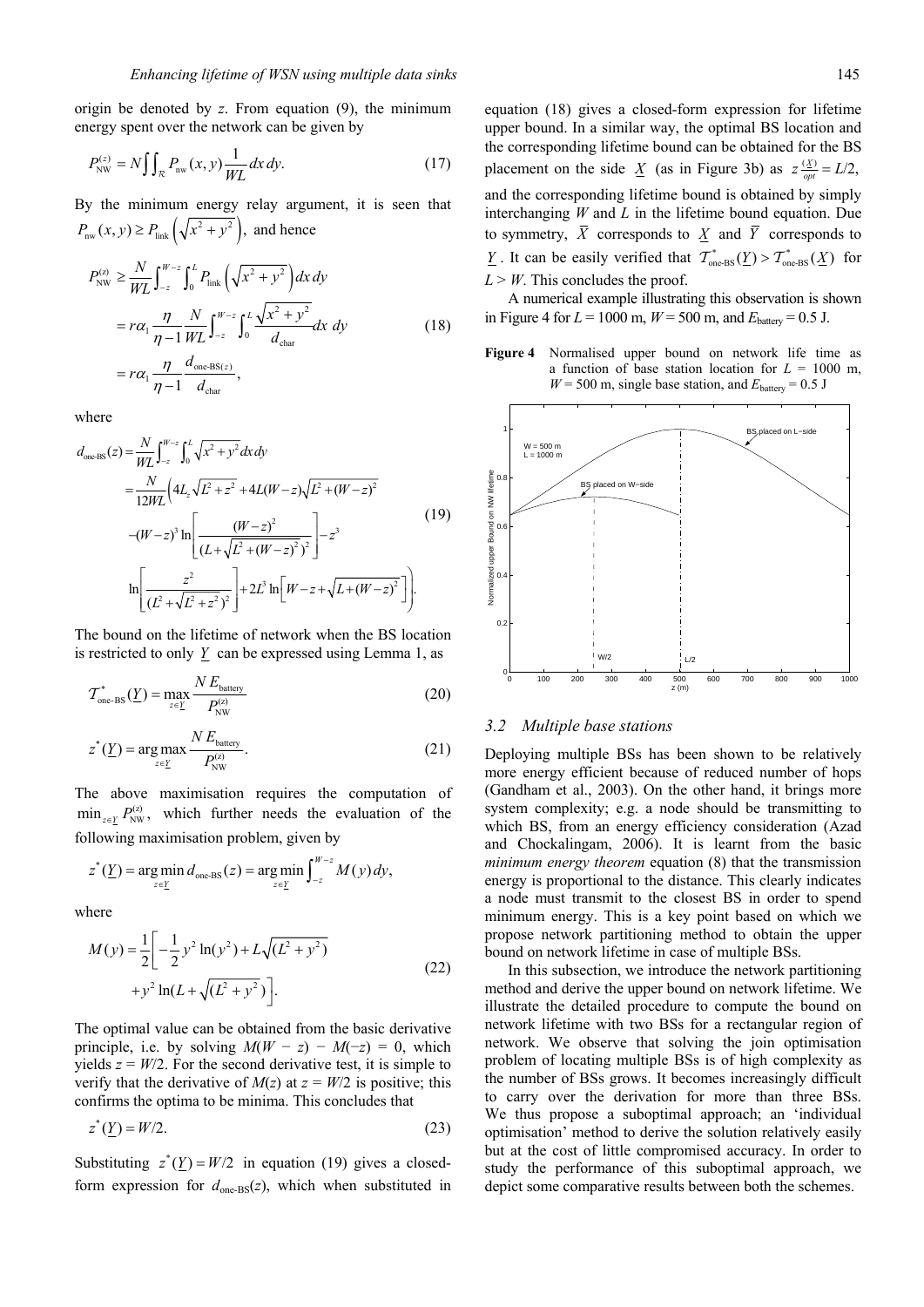## *3.2.1 Two base stations*

Consider the case of two BSs, where the BSs  $B_1$  and  $B_2$  can be deployed in the following ways:

- 1 *Same side orientation (SSO):* Both BSs are on the same side as shown in Figure 5a. There are four such possibilities (i.e. both BSs can be deployed on any one of the four sides).
- 2 *Adjacent side orientation (ASO):* One BS each on adjacent sides as in Figure 5b. There are four such possibilities.
- 3 *Opposite side orientation (OSO):* One BS each on opposite sides as in Figure 5c. There are two such possibilities.
- **Figure 5** Placements of two base stations: (a) same side orientation, (b) adjacent side orientation, and (c) opposite side orientation (see online version for colours)



It is noted that, in order to jointly optimise the locations of  $B_1$  and  $B_2$ , the network lifetime bounds for all the above possibilities of base station placement need to be derived. Due to the symmetry involved in the rectangular region considered, one possibility for each orientation only needs a

new derivation. Accordingly, in the following, we present the derivation for the three different orientations as shown in Figure 5. Derivation for other possibilities follows similarly due to symmetry.

Each node in the network must be associated with any one BS. For each node, this can be done by choosing that BS towards which energy spent for delivering data from that node is minimum. From the minimum energy relay argument, the minimum energy spent is proportional to the distance *D* between source node and the BS [see RHS of equation (7)], and hence associating the node to its closest BS results in the least minimum energy spent. Accordingly, we associate each node with its closest BS. This results in the region  $\mathcal R$  to be partitioned into two sub-regions  $\mathcal R_1$  and  $\mathcal{R}_2$  such that all nodes in sub-region  $\mathcal{R}_1$  will be nearer to  $B_1$ than  $B_2$ , and all nodes in sub-region  $\mathcal{R}_2$  will be nearer to  $B_2$ than  $B_1$ . It can be seen that this partitioning will occur along the perpendicular bisector of the line joining  $B_1$  and  $B_2$ .

## *3.2.2 Derivation for Adjacent Side Orientation (ASO)*

We first consider the derivation of network lifetime bound for the case of adjacent side orientation shown in Figure 5b, where  $B_1$  is located on the x-axis at a distance of  $z_1$  from the origin and  $B_2$  is located on the y-axis at a distance of  $z_2$  from the origin. The axis along which  $\mathcal{R}_1$ ,  $\mathcal{R}_2$  partition occurs depends on the locations of  $B_1$  and  $B_2$  (i.e.  $z_1$  and  $z_2$  in this case). For a given  $z_1$  and  $z_2$ , the partition axis will belong to any one of the four possible axis types  $X_a X_b$ ,  $X_a Y_b$ ,  $Y_a X_b$  and  $Y_a Y_b$  as shown in Figure 6.

The partition axis can be represented by the straight line

$$
Y = mX + c,\tag{24}
$$

where  $m = \frac{z_1}{z_2}$  and  $c = \frac{z_2^2 - z_1^2}{2z_2}$ . Then, from equation (24) we have

$$
X_a = X|_{Y=0} \Rightarrow X_a = -\frac{C}{m} = \frac{z_1^2 - z_2^2}{2z_1},
$$
\n(25)

$$
X_b = X \big|_{Y=W} \Longrightarrow X_b = -\frac{W - c}{m} = \frac{Wz_2}{z_1} - \frac{z_2^2 - z_1^2}{2z_1},\tag{26}
$$

$$
Y_a = Y \big|_{X=0} \Longrightarrow Y_a = c = -\frac{z_2^2 - z_1^2}{2z_2},\tag{27}
$$

$$
Y_b = Y \big|_{X=L} \Longrightarrow Y_b = mL + c = \frac{Lz_1}{z_2} + \frac{z_2^2 - z_1^2}{2z_2}.
$$
 (28)

It is noted that for a given  $z_1$  and  $z_2$ , the partition axis type is

- 1  $X_a X_b$  if  $X_a \ge 0$  and  $X_b \le L$  (Figure 6a)
- 2  $X_a Y_b$  if  $X_a \ge 0$  and  $Y_b \le W$  (Figure 6b)
- 3 *Y<sub>a</sub>X<sub>b</sub>* if  $Y_a \ge 0$  and  $X_b \le L$  (Figure 6c)
- 4  $Y_a Y_b$  if  $Y_a \ge 0$  and  $Y_b \le W$  (Figure 6d).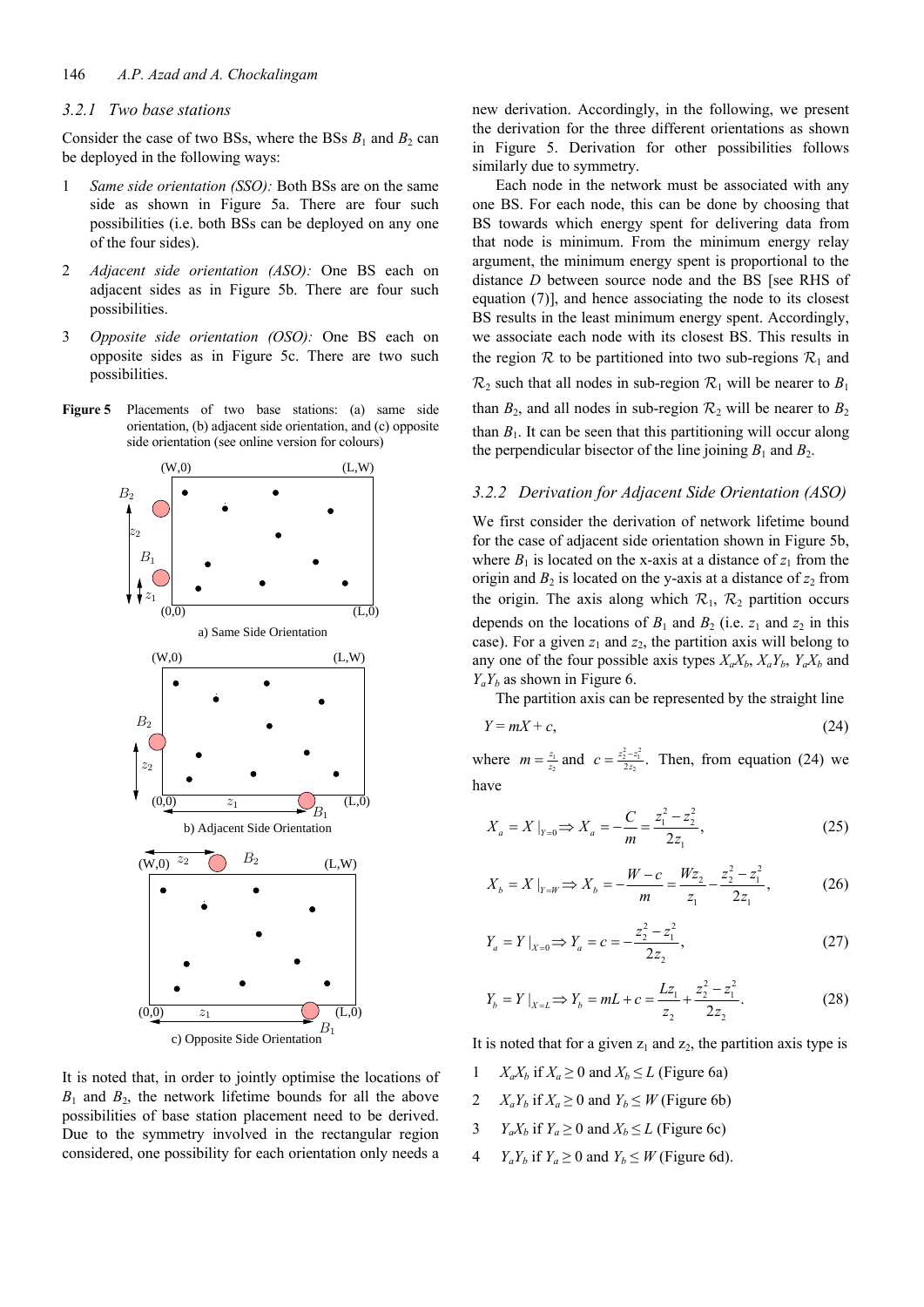**Figure 6** Adjacent side orientation of two base stations.  $\mathcal{R}_1$ ,  $\mathcal{R}_2$  partition can occur along (a)  $X_a X_b$  axis, (b)  $X_a Y_b$  axis, (c)  $Y_a X_b$  axis, and (d)  $Y_a Y_b$  axis (see online version for colours)



Now, the energy dissipation in the entire network with locations of BSs at distances  $z_1$  and  $z_2$  for the ASO case is given by

$$
P_{\text{NW,aso}}^{(z_1, z_2)} = N \bigg( \iint_{\mathcal{R}_1} P_{\text{nw}}(x, y) \frac{1}{WL} dx dy + \iint_{\mathcal{R}_2} P_{\text{nw}}(x, y) \frac{1}{WL} dx dy \bigg)
$$
 (29)

By minimum energy relay argument,  $P_{\text{nw}}(x, y) \ge$  $P_{\text{link}}\left(\sqrt{x^2 + y^2}\right)$ , and hence

$$
P_{\text{NW,aso}}^{(z_1, z_2)} \geq \frac{N}{WL} \left( \iint_{\mathcal{R}_1} P_{\text{link}} \left( \sqrt{x^2 + y^2} \right) dx dy \right)
$$
  
+ 
$$
\int_{\mathcal{R}_2} P_{\text{link}} \left( \sqrt{x^2 + y^2} \right) dx dy \right)
$$
  

$$
\geq \frac{r\alpha_1}{d_{\text{char}}} \frac{\eta}{\eta - 1} \frac{N}{WL} \left( \iint_{\mathcal{R}_1} \sqrt{x^2 + y^2} dx dy \right)
$$
  
+ 
$$
\int_{\mathcal{R}_2} \sqrt{x^2 + y^2} dx dy \right)
$$
  

$$
\geq \frac{r\alpha_1}{d_{\text{char}}} \frac{\eta}{\eta - 1} \frac{M}{WL} \left( d_{2-\text{BS,aso}}^{\mathcal{R}_1} \left( z_1, z_2 \right) + d_{2-\text{BS,aso}}^{\mathcal{R}_2} \left( z_1, z_2 \right) \right),
$$
 (30)

where  $d_{2-\text{BS,aso}}^{\mathcal{R}_1}(z_1, z_2)$  and  $d_{2-\text{BS,aso}}^{\mathcal{R}_2}(z_1, z_2)$  are different for different partition axis types, and are of the form

$$
d_{2-BS, \text{aso}}^{\mathcal{R}_1}(z_1, z_2) = \int_{y_1}^{y_2} \int_{x_1}^{x_2} \sqrt{x^2 + y^2} dx dy + \int_{y_3}^{y_4} \int_{x_3}^{x_4} \sqrt{x^2 + y^2} dx dy,
$$
\n(31)



and

$$
d_{2-\text{BS,aso}}^{\mathcal{R}_2}(z_1, z_2) = \int_{x_5}^{x_6} \int_{y_5}^{y_6} \sqrt{x^2 + y^2} dy dx + \int_{x_7}^{x_8} \int_{y_7}^{y_8} \sqrt{x^2 + y^2} dy dx.
$$
 (32)

Defining  $X_{z_2} = X|_{Y=y+z_2}$  and  $Y_{z_1} = Y|_{X=x+z_1}$  in equation (24), the values of the limits  $y_1$ ,  $y_2$ ,...,  $y_8$  and  $x_1$ ,  $x_2$ ,...,  $x_8$  in equations (31) and (32) for the various partition axis types in Figure 6 are tabulated in Table 1.

**Table 1** Limits  $y_1, y_2...y_8$  and  $x_1, x_2...x_8$  in equations (31) and (32) for two base station ASO for various partition axis types in Figure 6

| Limits       | For<br>$X_a X_b$ axis<br>Figure 6a | For<br>$X_a Y_b$ axis<br>Figure 6b | For<br>$Y_a X_b$ axis<br>Figure 6c | For<br>$Y_a Y_b$ axis<br>Figure 6d  |
|--------------|------------------------------------|------------------------------------|------------------------------------|-------------------------------------|
| $(x_1, x_2)$ | $(0, X_{z_2})$                     | $(0, X_{z_2})$                     | $(0, X_{z_2})$                     | $(0,X_{z_2})$                       |
| $(y_1, y_2)$ | $(-z_2, W-z_2)$                    | $(-z_2, Y_b - z_2)$                | $(Y_a - z_2,$<br>$Y_b - z_2$       | $(Y_a - z_2,$<br>$W - z_2$ )        |
| $(x_3, x_4)$ | (0,0)                              | (0, L)                             | (0, L)                             | (0,0)                               |
| $(y_3, y_4)$ | (0,0)                              | $(Y_b - z_2,$<br>$W - z_2$         | $(Y_b - z_2,$<br>$W-z_2$           | (0,0)                               |
| $(x_5, x_6)$ | $(X_a - z_1,$<br>$X_b - z_1$       | $(X_a = z_1,$<br>$L = z_1$         |                                    | $(-z_1, L-z_1)$ $(-z_1, X_b - z_1)$ |
| $(y_5, y_6)$ | $(0,Y_{z_1})$                      | $(0, Y_{z_1})$                     | $(0, Y_{z_1})$                     | $(0,Y_{z_1})$ )                     |
| $(x_7, x_8)$ | $(X_b - z_1,$<br>$L-z_1$           | (0,0)                              | (0,0)                              | $(X_b - z_1,$<br>$L_{\tau_1}$       |
| $(y_7, y_8)$ | (0, W)                             | (0,0)                              | (0,0)                              | (0, W)                              |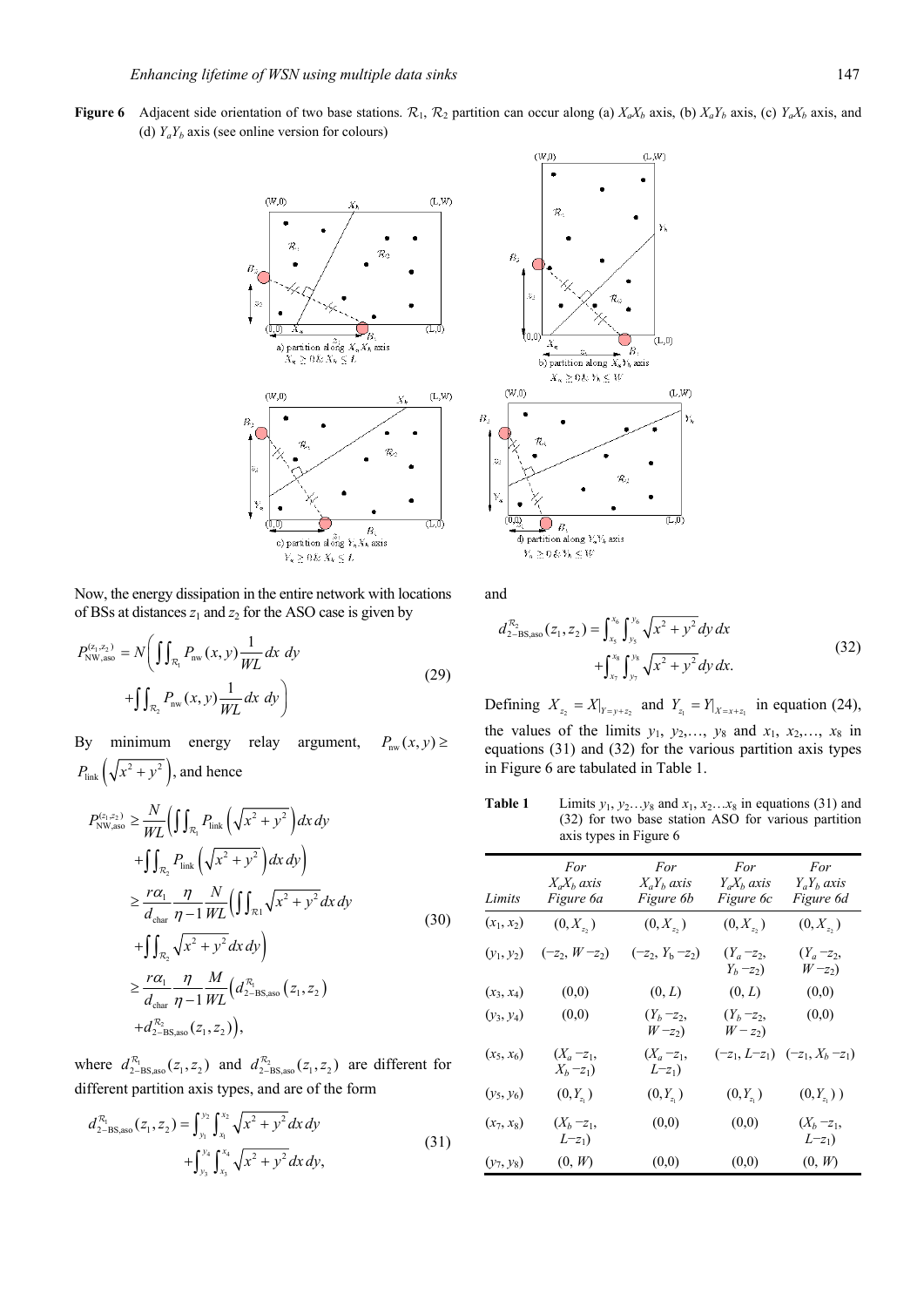Now, denoting  $T_{\text{2-BS,aso}}^{(z_1,z_2)}$  as the network lifetime with two BSs located at distances  $z_1$ ,  $z_2$  for the ASO case, we have

$$
P_{\text{NW,aso}}^{(z_1, z_2)} T_{\text{2-BS,aso}}^{(z_1, z_2)} \le N E_{\text{battery,}}
$$
\n(33)

and hence an upper bound on lifetime for a given  $z_1$  and  $z_2$ and ASO can be obtained as

$$
\mathcal{T}_{2\text{-BS,aso}}^{(z_1, z_2)} \le \frac{N E_{\text{battery}}}{\frac{r\alpha_1}{d_{char}} \eta - 1} \frac{N}{W_L} \Big( d_{2\text{-BS,aso}}^{\mathcal{R}_1} (z_1, z_2) + d_{2\text{-BS,aso}}^{\mathcal{R}_1} (z_1, z_2) \Big). \tag{34}
$$

The optimum BS locations for ASO case that maximises the above lifetime bound is then given by

$$
\left(Z_1, opt, z_2, opt\right)_{\text{aso}} = z_1 \underset{z_2 \in (0, W)}{\overset{\text{arg max}}{\in}} , \ T_{2\text{BS,aso}}^{(z_1, z_2)}.
$$
 (35)

Following similar steps, the lifetime bounds for the cases SSO and OSO,  $T_{\text{2-BS,sso}}^{(z_1,z_2)}$  and  $T_{\text{2-BS,sso}}^{(z_1,z_2)}$ , respectively, can be derived. These derivations are presented in Appendix A. Finally, the optimum locations of the BSs are chosen from the best locations of ASO, SSO and OSO cases, as

$$
(z_1, opt, z_2, opt) = \n\begin{cases}\n\arg \max_{z_1 \in (0, L),} & T_{(z_1, z_2)} \\
\text{if } z_2 \in (0, W) \\
\text{orient } \in \{800, \text{SS0}, 0.050\}\n\end{cases}\n\tag{36}
$$

## *3.2.3 Numerical results for two base stations*

The optimisation problem in equation (35) can be solved using known optimisation methods available in the literature. We have used a genetic algorithm (GA)-based optimisation because of its suitability for solving the objective function which involves non-linearity and multiple integrals. Also, if higher dimensions (more number of BSs) need to be tried with general distribution of nodes, GA could be a suitable approach. We evaluated the network lifetime upper bound and the optimum BS locations. The results thus obtained for SSO, ASO, and OSO cases are given in Table 2 for *L* = 1000 m,  $W = 500$  m, and  $E<sub>battery</sub> = 0.5$  J. In the genetic algorithm, binary gene representation is used with Gene code length of 20 bits. The parameters for the genetic algorithm are: initial population  $= 20$  bits, maximum number of generations  $= 10$ , mutation probability =  $0.4$ , crossover probability =  $0.8$ , number of independent runs = 10. The GA optimisation is performed for the specified region with  $L = 1000$  m and  $W = 500$  m.

**Table 2** Upper bounds on network lifetime and optimal base station locations. Two base stations. Joint optimisation.  $L = 1000$  m,  $W = 500$  m,  $E_{battery} = 0.5$  J

| Two Base Stations (Jointly Optimum)                                                        |        |       |                              |  |
|--------------------------------------------------------------------------------------------|--------|-------|------------------------------|--|
| NW lifetime Upper<br>Optimal locations<br>Bound (# rounds)<br>of $B_1, B_2$<br>Orientation |        |       |                              |  |
|                                                                                            | W side | 18.28 | (0, 121.3), (0, 381.5)       |  |
| <b>SSO</b>                                                                                 | L side | 31.36 | (133.7, 0), (761.4, 0)       |  |
| ASO                                                                                        |        | 32.60 | (693.2, 0), (0, 263.6)       |  |
| OSO                                                                                        | W side | 31.41 | (0, 249.4), (1000, 251.2)    |  |
|                                                                                            | L side | 32.99 | $(716.6,0)$ , $(500, 282.6)$ |  |

From the results in Table 2, it can be observed that the maximum lifetime bound occurs when the BSs are placed with opposite side orientation (OSO) on the *L*-side, and the corresponding coordinates of the optimum locations of  $B_1$  and *B*2 are (716.6 m, 0 m) and (500 m, 282.6 m). Thus, given the region of observation (in terms of *W* and *L*), initial battery energy  $(E<sub>battery</sub>)$ , path loss characteristics  $(\eta)$ , and energy consumption behaviour of the node electronics  $(\alpha_1, \alpha_2)$ , the above analysis allows us to compute an upper bound on the network lifetime and the corresponding optimum BS locations for the two BSs case.

#### *3.3 Jointly optimum vs. individually optimum*

It is noted that in the above optimisation procedure, the locations of  $B_1$  and  $B_2$  are jointly optimised. Though such joint optimisation is best in terms of performance, its complexity is high. Also, such joint optimisation will become prohibitively complex for more number of BSs. So, an alternate and relatively less complex solution is to individually optimise  $B_1$  and  $B_2$ , i.e. fix the location of  $B_1$  at the optimal location obtained from the solution of the one BS problem and find the optimal location for  $B_2$  and the corresponding lifetime bound. We carried out such an individual optimisation for two BSs [by fixing BS  $B_1$  at its individually optimum location (*L*/2, 0)], and the results of the optimisation are given in Table 3. From Table 3, it can be observed that, as expected, the individually optimised solution results in reduced lifetime bound compared to the jointly optimised solution (e.g. 31.41 rounds vs. 32.99 rounds for OSO). However, the individually optimised approach has the advantage of being attractive for solving the problem with more number of BSs. Like the jointly optimised solution, the individually optimised solution also results in the largest lifetime bound when the two BSs are deployed with opposite side orientation (OSO) on the *L*-side.

**Table 3** Upper bounds on network lifetime and optimum base station locations for two base stations.  $B_1$  fixed at optimum location obtained from solving single BS problem.  $L = 1000$  m,  $W = 500$  m,  $E_{\text{battery}} = 0.5$  J

| Two Base Stations (Individually Optimum) |                                                             |                          |  |  |  |
|------------------------------------------|-------------------------------------------------------------|--------------------------|--|--|--|
|                                          | <i>Location of B<sub>1</sub> fixed at (L/2,0)</i> = (500,0) |                          |  |  |  |
| Orientation                              | NW lifetime Upper<br>Bound (#rounds)                        | Optimal location<br>of B |  |  |  |
| SSO                                      | 28.36                                                       | (164.9, 0)               |  |  |  |
| ASO                                      | 30.22                                                       | (0, 496.2)               |  |  |  |
| OSO                                      | 3141                                                        | (502.5, 500)             |  |  |  |

## *3.4 Three base stations*

As pointed out earlier, for the case of three BSs, jointly optimising the locations of  $B_1$ ,  $B_2$ ,  $B_3$  can be prohibitively complex. Hence, in solving the three BSs problem, we take the approach of fixing the previously optimised locations of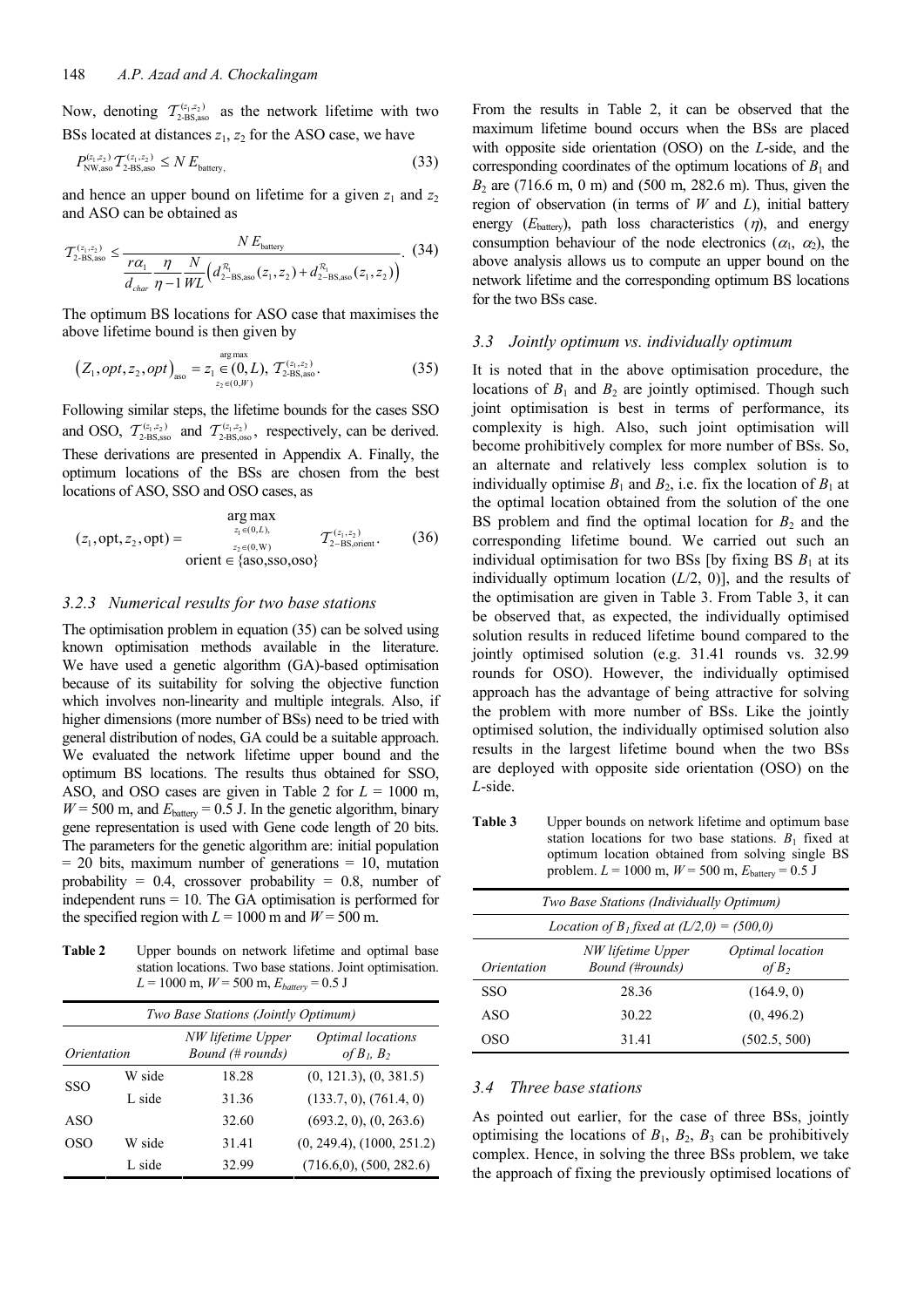*B*1, *B*2 obtained from the solution of two BSs problem, and then optimise the location of  $B_3$ . Once the BSs  $B_1$  and  $B_2$  are fixed, the problem gets simplified to optimising only over *B*3 location.

Fixing  $B_1$  and  $B_2$  on the midpoints of opposite sides (which is the individually optimum two BS solution),  $B_3$ can be located on any one of four sides. Placement of  $B_3$ with Adjacent Side Orientation (ASO) and Same Side Orientation (SSO) as shown in Figure 7, respectively, need to be considered separately. In each of these AS and SS orientation possibilities, the region  $R$  is partitioned into sub-

regions  $\mathcal{R}_1$ ,  $\mathcal{R}_2$ , and  $\mathcal{R}_3$ . The partition occurs along the three axes which are the perpendicular bisectors of the lines connecting the three different BS pairs as shown in Figure 7. Proceeding in a similar way as done for the two BS problem, we have derived expressions for the upper bound on the network lifetime with three BSs. The derivation is given in Appendix B. These expressions were then optimised using genetic algorithm to compute the lifetime upper bound as well as the optimum location of  $B_3$ .

**Figure 7** Placement of three base stations.  $B_1$  and  $B_2$  are placed at optimal locations obtained by solving the two base station problem. Location of  $B_3$  is then optimised (a)  $B_3$ on adjacent side of  $B_1$ . (b)  $B_3$  on same side as  $B_1$ (see online version for colours)



Table 4 shows the upper bound on the network lifetime computed for (a) SS orientation and (b) AS orientation. It can be seen that the AS orientation of  $B_3$  results in a larger

lifetime bound compared to SS orientation. The maximum lifetime bound for ASO is 38.38 rounds and the optimum location at which this maximum occurs is (0, 249.8).

**Table 4** Upper bounds on network lifetime and optimum base station locations for three base stations.  $B_1$  and  $B_2$ fixed at optimum locations obtained from solving two base stations problem.  $L = 1000$  m,  $W = 500$  m,  $E_{\text{battery}} = 0.5 \text{ J}$ 

| Three Base Stations (Individually Optimum)                                          |       |            |  |  |
|-------------------------------------------------------------------------------------|-------|------------|--|--|
| Location of $B_1$ fixed at (500, 0)<br>Location of $B_2$ fixed at (500, 500)        |       |            |  |  |
| Optimum location<br>NW lifetime Upper<br>Bound (#rounds)<br>of $B_3$<br>Orientation |       |            |  |  |
| SSO                                                                                 | 36.44 | (152.6, 0) |  |  |
| ASO                                                                                 | 38.38 | (0, 249.8) |  |  |

**Table 5** Compari son of the upper bounds on network lifetime for one, two, and three base stations.  $L = 1000$  m,  $W = 500$  m,  $E_{\text{battery}} = 0.5$  J

| No. of BS     | NW<br>lifetime Upper Bound<br>$(\# rounds)$ | Optimum BS<br>Locations |
|---------------|---------------------------------------------|-------------------------|
| One BS        | 24.34                                       | $B_1$ : (489.9, 0)      |
| Two BS        | 32.99                                       | $B_1$ : (716.6, 0)      |
| (Jointly opt) |                                             | $B_2$ : (500, 282.6)    |
| Two BS        | 31.41                                       | $B_1$ : (500, 0)        |
| (Indiv. opt)  |                                             | $B_2$ : (502.5, 500)    |
| Three BS      | 38.38                                       | $B_1$ : (500, 0)        |
| (Indiv. opt)  |                                             | $B_2$ : (500, 500)      |
|               |                                             | $B_3$ : (0, 249.8)      |

In Table 5, we present a comparison between the network lifetime bounds for one, two, and three BSs and their corresponding optimum BS locations. From Table 5, it can be observed that the lifetime bound increases for increasing number of BSs, as expected. For example, the lifetime bound is 24.3 rounds for one BS, whereas it gets increased to 38.4 rounds when three BSs are employed. The complexity of solving the problem for more than 3 BSs is high. So instead of giving the explicit lifetime results for 4 BSs or more, we looked at the average hop count between sensor nodes and their respective BSs as a function of number of BSs, which is easy to obtain through simulations. Figure 8 shows the average hop count as a function of number of BSs for  $L = 1000$  m,  $W = 500$  m,  $N = 50$ , averaged over 100 network realisations. From Figure 8, it can be seen that 4 BSs result in a reasonable reduction in average hop count compared to that of 3 BS. However, beyond 4 BSs the reduction in average hop count is not significant for the considered system scenario.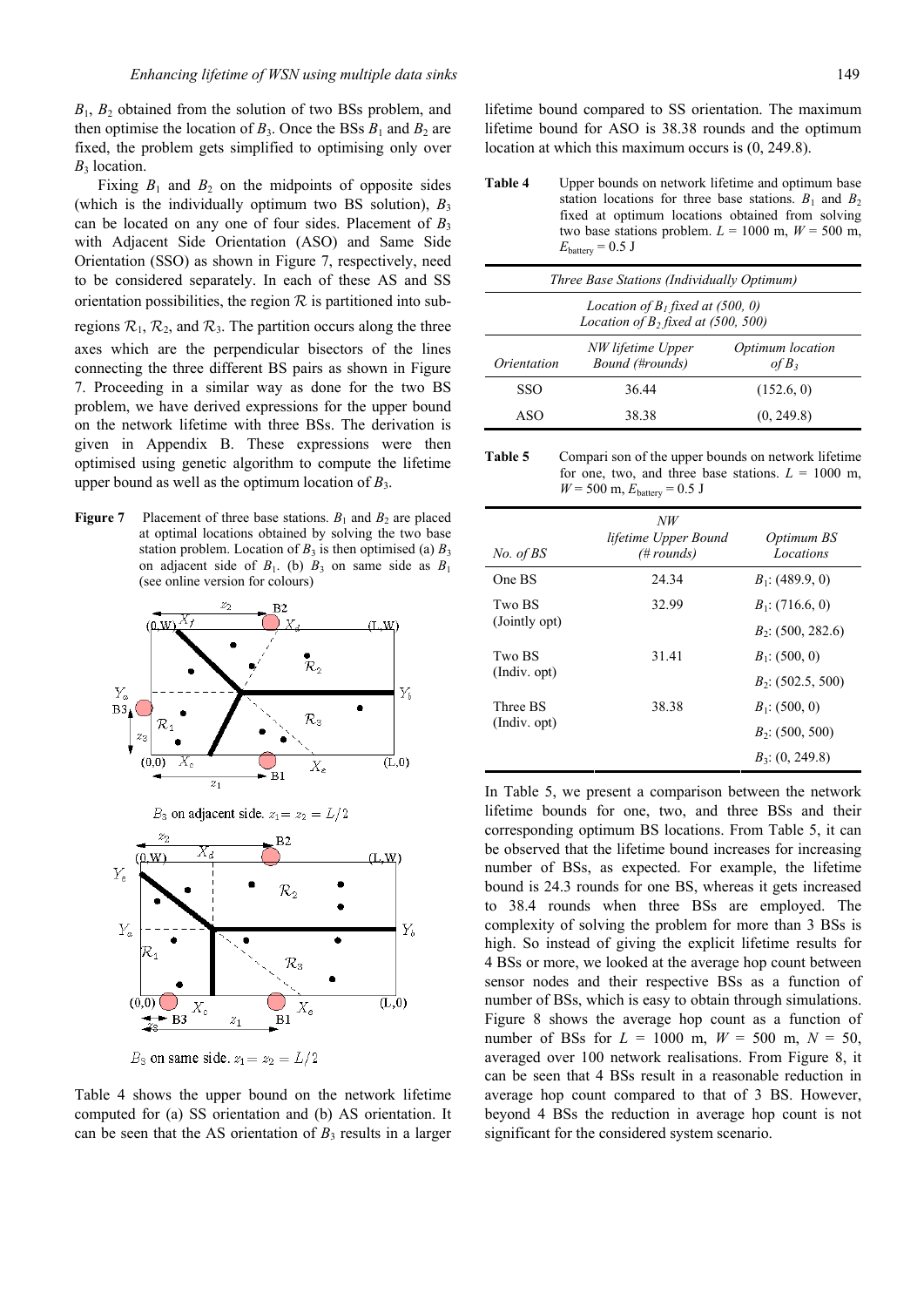**Figure 8** Average hop count between sensor nodes and their base stations as a function of number of base stations.  $L = 1000$  m,  $W = 500$  m,  $N = 50$  nodes. 100 realisations of the network (see online version for colours)



## **4 Simulation results**

To validate the analytical bounds on the network lifetime, we carried out detailed simulations and obtained the simulated network lifetime over several network realisations at different BS locations. In the simulations, nodes are distributed uniformly in the rectangular region of observation  $\mathcal R$  with  $L = 1000$  m and  $W = 500$  m. Different node densities in the network are considered by considering different number of nodes, namely  $N = 50$  nodes. The transmission range of the sensor nodes is taken to be 250 m in the simulations. All nodes have an initial battery energy of 0.5 J. A modified version of the Minimum Cost Forwarding (MCF) routing protocol in Ye et al. (2001) is employed to route packets from nodes to their assigned BSs. At the Media Access Control (MAC) level, Self-organising Medium Access Control for Sensor networks (SMACS), a contention-free MAC protocol presented by Sohrabi et al. (2000) is employed to provide channel access for all the nodes. Data packets are of equal length. Each packet has 200 bits. Time axis is divided into rounds, where each round consists of 300 time frames. Each node generates one packet every 30 frames; i.e. 10 packets per round. For each network realisation in the simulation, the number of rounds it takes for the first node to die (i.e. network lifetime in number of rounds) is obtained. This lifetime averaged over several realisations of the network with 95% confidence is obtained for different number and locations of the BSs and plotted in Figure 9.

Figure 9 compares the simulated network lifetimes with the theoretical upper bounds for one, two, and three BSs. Plots for  $N = 50$  nodes are shown. In the one BS case, the  $B_1$ location is varied from (0, 0) to (1000, 0). The theoretical analysis predicted that the maximum lifetime bound occurs at *L*/2 (i.e. (500, 0) in this case). The simulated lifetime also is maximum at the  $B_1$  location of (500, 0). Also, the

simulated lifetime is less than the analytical upper bound. The gap between the simulated lifetime and the upper bound implies that better protocols can be devised to achieve lifetimes closer to the bound. It can be also seen that the network lifetime decreases as the node density increases (i.e. for increasing *N*). This is because for a fixed rate of data generation, more data need to be delivered in a round as the number of nodes increase, resulting in increased energy consumption and hence reduced network life. A similar behaviour has been reported by Hu and Li (2004). For the two BSs case,  $B_1$  is fixed at (500, 0) and the  $B_2$ location is varied from (0, 500) to (1000, 500). Analytical prediction is that optimum  $B_2$  location is (500, 500). It is interesting to see that in the simulation also maximum network lifetime occurs when  $B_2$  is located at (500, 500). In addition, for the two BSs case, the protocols employed in the simulations are found to achieve lifetimes close to the upper bound. A similar observation can be made from Figure 9 for the three BSs case also. In Figure 9, we observe that the upper bound on network life time obtained by simulation is loose by 10% for one BS, by 20% for two BSs, and by 25% for three BSs. This is mainly due the energy hole created around the BSs, an artefact of routing protocol. However, the trajectory of simulation result follows the theoretical result closely, validating the optimal BSs location precisely. Therefore, one can obtain the exact value of upper bound by placing the BSs at derived precise optimal location. In summary, the simulations validate the analytical lifetime bounds derived, and also corroborate the expected result that network lifetime can be increased by the use of multiple BSs, and more so when their locations are chosen optimally.

Figure 9 Comparison of simulated network lifetime with theoretical upper bounds.  $L = 1000$  m,  $W = 500$  m,  $N = 50$  nodes,  $E_{\text{battery}} = 0.5$  J: (a) one BS: Location of *B*<sub>1</sub> varied from  $(0, 0)$  to  $(1000, 0)$ ; (b) two BSs: *B*<sub>1</sub> fixed at  $(500,0)$  and location of  $B_2$  varied from  $(0, 500)$  to (1000, 500); (c) three BSs:  $B_1$  fixed at (500, 0),  $B_2$  fixed at (500, 500) and  $B_3$  varied from  $(0,0)$  to  $(0,500)$ (see online version for colours)

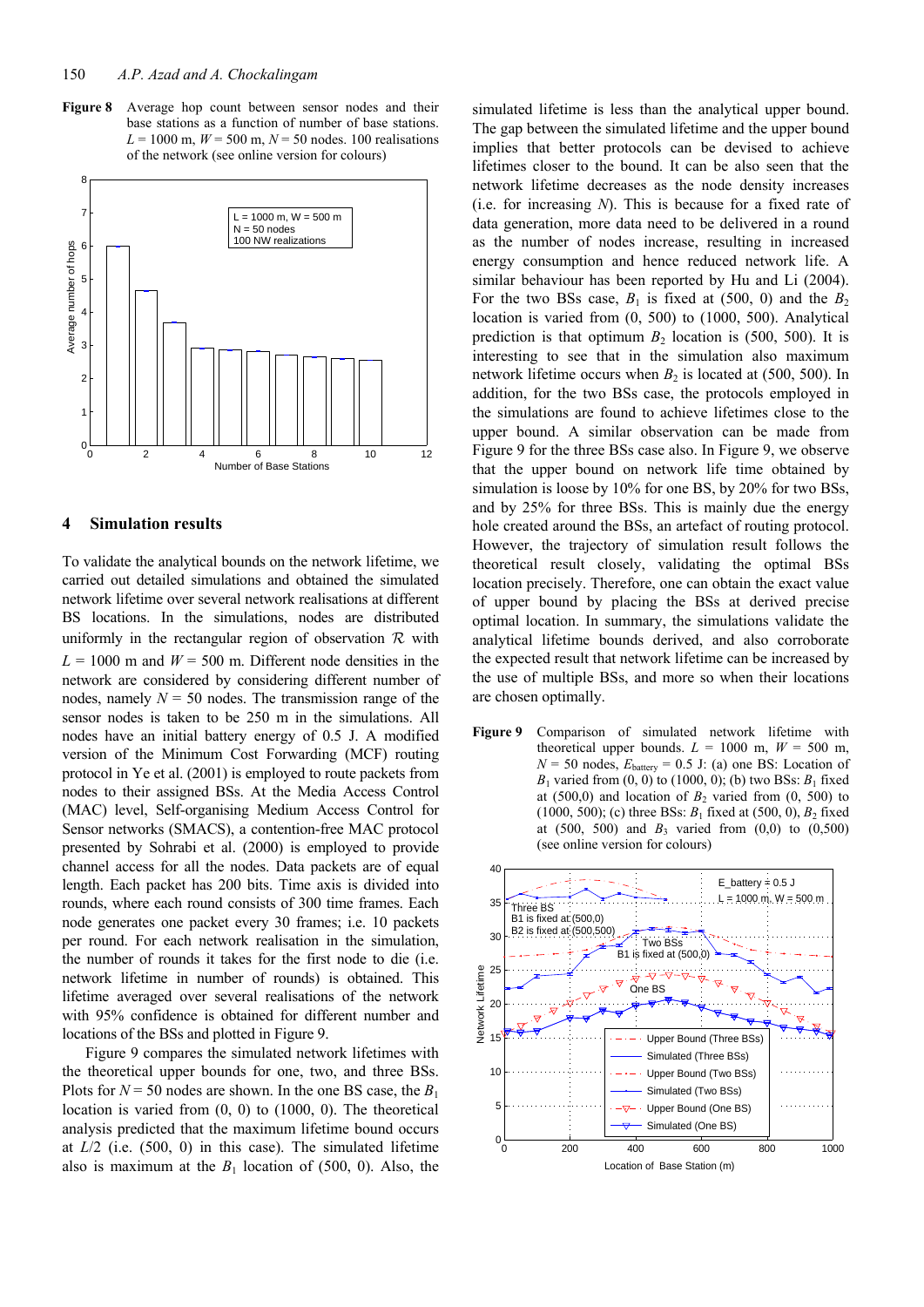# **5 Conclusions**

We addressed the fundamental question concerning the limits on the network lifetime in sensor networks when multiple base stations are employed as data sinks. We derived upper bounds on the network lifetime when multiple base stations are deployed along the periphery of the sensing area. We also obtained optimum locations of the base stations that maximise these network lifetime bounds. For a scenario with single base station and a rectangular region of observation, we obtained closed-form expressions for the network lifetime bound and the optimum base station location. For the case of two base stations, we jointly optimised the base station locations by maximising the lifetime bound using a GA-based optimisation. Since joint optimisation for more number of base stations is complex, for the case of three base stations, we optimised the third base station location using the previously obtained optimum locations of the first two base stations. We provided simulation results that validated the network lifetime bounds and the optimal choice of the locations of the base stations. It was shown that network lifetime can be increased by the use of multiple base stations as data sinks, more so when their locations are chosen optimally.

#### **References**

- Akyildiz, I.F., Su, W., Sankarasubramaniam, Y. and Cayirci. E. (2002) 'A survey on sensor networks', *IEEE Communications Magazine*, Vol., 40, No. 8, pp.102–114.
- Alsalih, W., Hassanein, H. and Akl, S. (2008) 'Placement of multiple mobile data collectors in underwater acoustic sensor networks', *Wireless Communications and Mobile Computing*, Vol. 8, No. 8, pp.1011–1022.
- Arnon, S. (2005) 'Deriving an upper bound on the average operation time of a wireless sensor network', *IEEE Communications Letters*, Vol. 9, No. 2, pp.154–156.
- Azad, A.K.M. and Kamruzzaman, J. (2008, May) 'A framework for collaborative multi class heterogeneous wireless sensor networks', *Proceedings of the IEEE International Conference on Communications (ICC'08)*, Beijing, pp.4396–4401.
- Azad, A.P. (2006, January) *Enhancing Network Lifetime of Wireless Sensor Networks Using Multiple Base Stations and Cooperative Diversity*, Master's Thesis, Department of ECE, Indian Institute of Science, Bangalore.
- Azad, A.P. and Chockalingam, A. (2006, April) 'Mobile base stations placement and energy aware routing in wireless sensor networks', *Proceedings of the Wireless Communications and Networking Conference, IEEE WCNC 2006*, Las Vegas, NV, pp.264–269.
- Bhardwaj, M. and Chandrakasan, A.P. (2002) 'Bounding the lifetime of sensor networks via optimal role assignments', *Proceedings of the 21st Annual Joint Conference of the IEEE Computer and Communications Societies, IEEE INFOCOM 2002*, Vol. 3, pp.1587–1596.
- Bhardwaj, M., Garnett, T., and Chandrakasan, A.P. (2001) 'Upper bounds on the lifetime of sensor networks'. *Proceedings of the IEEE International Conference on Communications*, 11–14 June, Helsinki, Finland, pp.785–790.
- Blough, D.M. and Santi, P. (2002) 'Investigating upper bounds on network lifetime extension for cell-based energy conservation techniques in stationary ad hoc networks', *Proceedings of the 8th Annual International Conference on Mobile Computing and Networking, MobiCom'02*, ACM New York, NY, USA, pp.183–192.
- Chandrakasan, A., Amirtharajah, R., Cho, S., Goodman, J., Konduri, G., Kulik, J., Rabiner, W. and Wang, A. (1999) 'Design considerations for distributed microsensor systems', *Proceedings of the IEEE Custom Integrated Circuits*, 16–19 May, San Diego, CA, USA, pp.279–286.
- Chang, J-H. and Tassiulas, L. (2000) 'Energy conserving routing in wireless ad-hoc networks', *Proceedings of the 19th Annual Joint Conference of the IEEE Computer and Communications Societies, IEEE INFOCOM*, 26–30 March, Tel Aviv, Israel, pp.22–31.
- Das, A. and Dutta, D. (2005) 'Data acquisition in multiple-sink sensor networks', *SIGMOBILE Mobile Computing and Communications Review*, Vol. 9, No. 3, pp.82–85.
- Duarte-Melo, E.J., Liu, M. and Misra, A. (2004) 'A modeling framework for computing lifetime and information capacity in wireless sensor networks', *Modeling and Optimization in Mobile, Ad Hoc and Wireless Networks*, Computer Society **Press**.
- Gandham, S.R., Dawande, M., Prakash, R. and Venkatesan, S. (2003, December) 'Energy efficient schemes for wireless sensor networks with multiple mobile base stations', *Proceedings of the IEEE Global Telecommunications Conference, GLOBECOM'03*, San Francisco, Vol. 1, pp.377–381.
- Heinzelman, W. (2000) *Application-Specific Protocol Architectures for Wireless Networks*, PhD Thesis, Massachusetts Institute of Technology.
- Heinzelman, W.B., Chandrakasan, A.P. and Balakrishnan, H. (2002) 'An application-specific protocol architecture for wireless microsensor networks', *IEEE Transactions on Wireless Communications*, Vol. 1, No. 4, pp.660–670.
- Heinzelman, W.R., Sinha, A., Wang, A. and Chandrakasan, A.P. (2000) 'Energy-scalable algorithms and protocols for wireless microsensor networks', *IEEE International Conference on Acoustics, Speech, and Signal Processing*, 5–9 June, Istanbul, Turkey, pp.3722–3725.
- Hu, Z. and Li, B. (2004, May) 'On the fundamental capacity and lifetime limits of energy-constrained wireless sensor networks', *Proceedings of the 10th IEEE Real-Time and Embedded Technology and Applications Symposium, RTAS 2004*, pp.2–9.
- Kim, S., Ko, J-G., Yoon, J. and Lee, H. (2007, February) 'Multiple-objective metric for placing multiple base stations in wireless sensor networks', *Proceedings of the 2nd International Symposium on Wireless Pervasive Computing, ISWPC'07,* San Juan, pp.627–631.
- Luo, H., Ye, F., Cheng, J., Lu, S. and Zhang, L. (2003) 'TTDD: two-tier data dissemination in large-scale wireless sensor networks', *Wireless Networks*, Vol. 11, pp.161–175.
- Ritter, H., Schiller, J., Voigt, T., Dunkels, A. and Alonso, J. (2005) 'Experimental evaluation of lifetime bounds for wireless sensor networks', *Proceedings of the 2nd European Workshop on Wireless Sensor Networks*, 31 January–2 February, pp.25–32.
- Rodoplu, V. and Meng, T.H. (1998) 'Minimum energy mobile wireless networks', *IEEE International Conference on Communications*, Vol. 3, pp.1633–1639.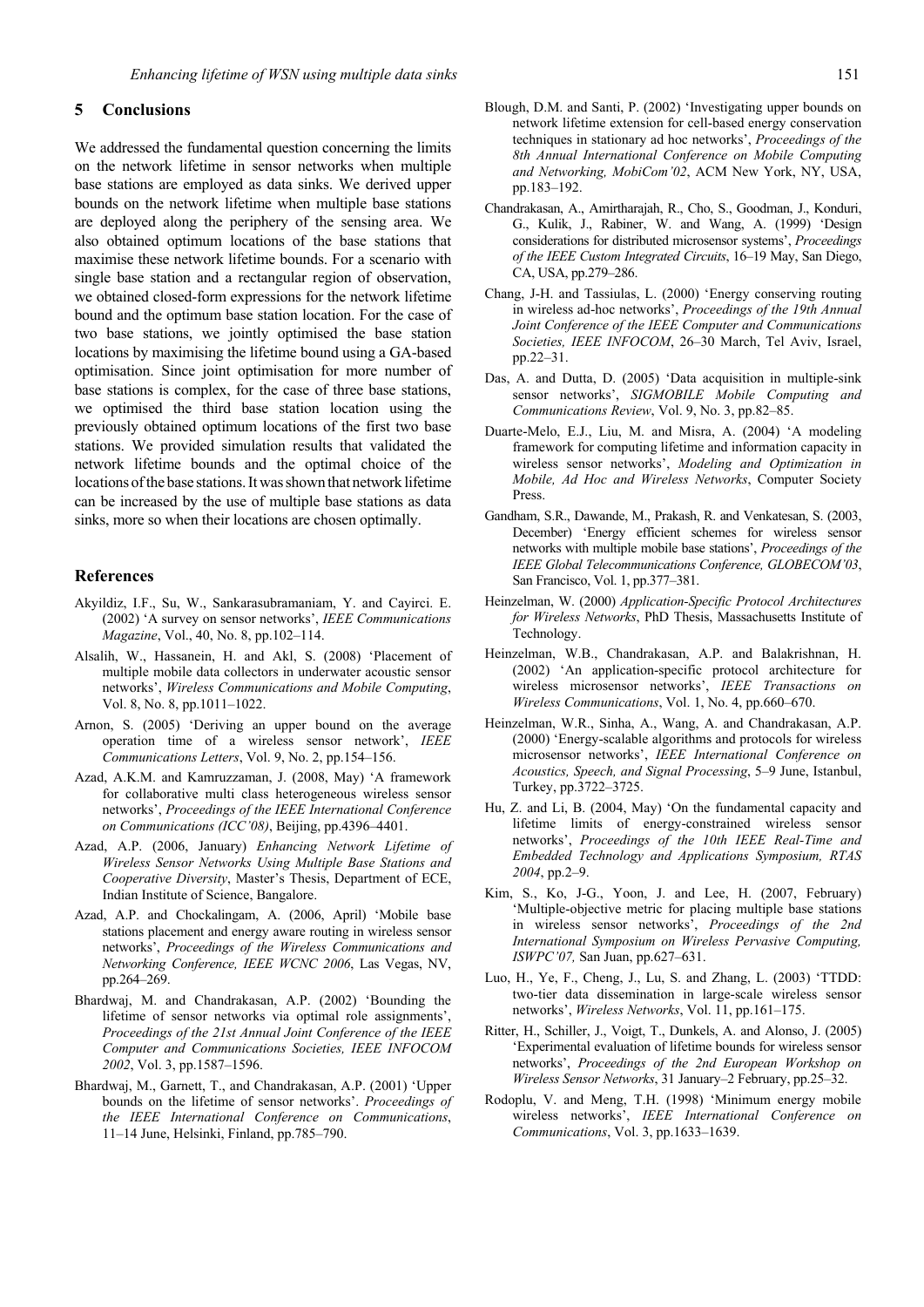- Shah, R.C., Roy, S., Jain, S. and Brunette, W. (2003, May) 'Data MULEs: modeling a three-tier architecture for sparse sensor networks', *Proceedings of the 1st IEEE International Workshop on Sensor Network Protocols and Applications*, pp.30–41.
- Shi, Y. and Hou, Y.T. (2009) 'Optimal base station placement in wireless sensor networks', *ACM Transactions on Sensor Networks*, Vol. 5, No.4.
- Sohrabi, K., Gao, J., Ailawadhi, V. and Pottie, G.J. (2000) 'Protocols for self-organization of a wireless sensor network', *IEEE Personal Communications*, Vol. 7, No. 5, pp.16–27.
- Stuber, G.L. (1997) *Principles of Mobile Communication*, Kluwer Academic Publishers, Boston, USA.
- Wu, X. and Chen, G. (2007, August) 'Dual-sink: using mobile and static sinks for lifetime improvement in wireless sensor networks', *Proceedings of the 16th International Conference on Computer Communications and Networks, ICCCN'07*, Honolulu, HI, pp.1297–1302.
- Xu, Y., Heidemann, J. and Estrin, D. (2001) 'Geography-informed energy conservation for ad hoc routing', *Proceedings of the 7th annual international conference on Mobile computing and networking, MobiCom'01*, ACM New York, NY, USA, pp.70–84.
- Ye, F. Chen, A., Lu, S. and Zhang, L. (2001)'A scalable solution to minimum cost forwarding in large sensor networks', *Proceedings of the 10th International Conference on Computer Communications and Networks*, Scottsdale, AZ, pp.304–309.
- Ye, W., Heidemann, J. and Estrin, D. (2002) 'An energy-efficient MAC protocol for wireless sensor networks', *Proceedings of the 21st Annual Joint Conference of the IEEE Computer and Communications Societies*, ACM New York, NY, USA, pp.1567–1576.
- Zhang, H. and Hou, J. (2004) 'On deriving the upper bound of <sup>α</sup>-lifetime for large sensor networks', *Proceedings of the 5th ACM international symposium on Mobile ad hoc networking and computing*, *MobiHoc'04*, ACM New York, NY, USA, pp.121–132.
- Zhao, W., Ammar, M. and Zegura, E. (2004) 'A message ferrying approach for data delivery in sparse mobile ad hoc networks', *Proceedings of the 5th ACM International Symposium on Mobile ad hoc Networking and Computing, MobiHoc'04*, ACM New York, NY, USA, pp.187–198.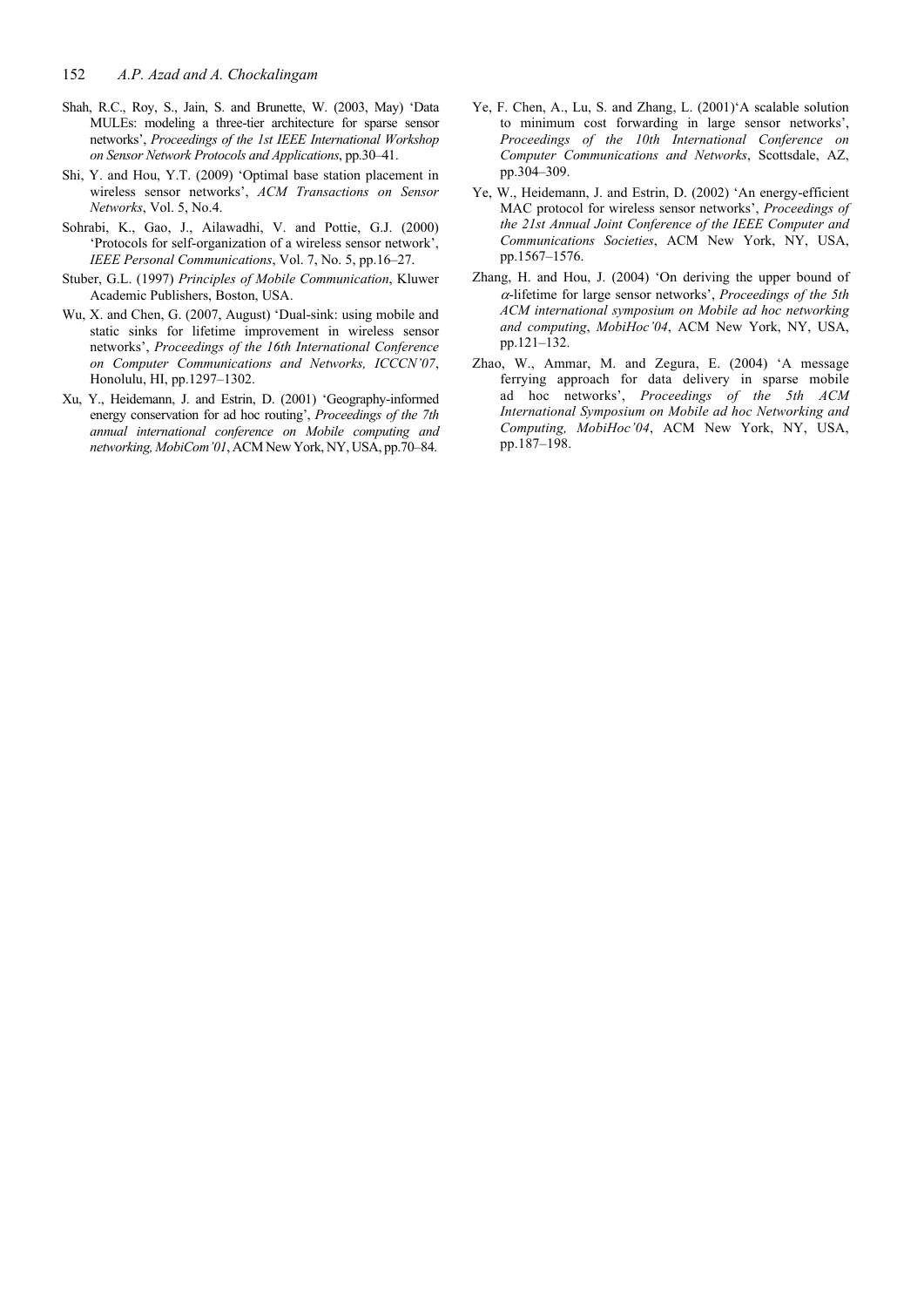# **Appendix A**

In this appendix, we derive the lifetime upper bounds for the two BSs case with Same Side Orientation (SSO) and Opposite Side Orientation (OSO).

#### **A1 Same side orientation**

Consider the case of SSO shown in Figure A1. For the placement of  $B_1$  and  $B_2$  on the *W*-side, the partitioning axis  $Y_a Y_b$  is represented by the straight line, where  $Y_a = Y_b = (z_1 + z_2)/2$ . For this SSO case, the analysis of ASO case applies with the limits  $(x_1, x_2), (x_3, x_4), \ldots, (x_7, x_9)$  $x_8$ ) and  $(y_1, y_2)$ ,  $(y_3, y_4)$ ,  $(y_7, y_8)$  in the integrals in equations (31) and (32) to be  $(x_3, x_4) = (y_3, y_4) = (x_7, x_8) = (y_7, y_8) = (0, 0)$ ,  $(x_1, x_2) = (0, L), (y_1, y_2) = (-z_1, (z_2 - z_1)/2), (x_5, x_6) = (0, L)$ , and  $(y_5, y_6) = \frac{-(z_2 - z_1)}{2}$ , *W* − *z*<sub>2</sub>). Similarly, for the case of placement of  $B_1$  and  $B_2$  on the *L*-side, the partitioning axis is the line  $X_a X_b$ where  $X_a = X_b = (z_1 + z_2)/2$  in Figure A1b. For this case, the limits in the integrals in equations (31) and (32) are given by  $(x_3, x_4)$  $=(y_3, y_4) = (x_7, x_8) = (y_7, y_8) = (0, 0), (x_1, x_2) = (-z_1, (z_2 - z_1)/2),$  $(y_1, y_2) = (0, W) (x_5, x_6) = (-(z_2 - z_1)/2, L - z_2)$ , and  $(y_5, y_6)$  $= (0, W)$ . Using the above, the optimum locations of BSs for SSO ( $z_1$ , <sub>opt,  $z_{2,\text{opt}}$ )<sub>sso</sub> that maximises the SSO lifetime upper bound  $\mathcal{T}_{2\text{-BS},\text{sso}}^{(z_1,z_2)}$ </sub> can be computed.

**Figure A1** Same side orientation (SSO) of two base stations (see online version for colours)



## **A2 Opposite side orientation**

## $A2.1$   $B_1$  and  $B_2$  on the L-side

Consider the OSO case with  $B_1$  and  $B_2$  located on the *L*-side as shown in Figure A2. For a given  $z_1$  and  $z_2$ , the partition axis will belong to any of the following possible axis types: (a)  $Y_a Y_b$ ,  $X_a Y_b$ ,  $Y_a X_b$ , and  $Y_a Y_b$  when  $z_1 \ge z_2$ , and (b)  $Y_a Y_b$ ,  $X_a Y_b$ ,  $Y_a X_b$ , and  $Y_a Y_b$  when  $z_1 \leq z_2$ , as shown in Figures A2(a–h). Here again, the partition axis can be represented by the straight line

$$
Y = mX + c,\tag{A1}
$$

where  $m = \frac{z_1 - z_2}{W}$  and  $c = \frac{W^2 - (z_1^2 - z_2^2)}{2W}$ . Then, from equation (A1)

we have

$$
X_a = X|_{Y=0} \Rightarrow X_a = -\frac{c}{m} = \frac{W^2 - (z_1^2 - z_2^2)}{2(z_1 - z_2)},
$$
 (A2)

$$
X_b = \frac{W - c}{m} = \frac{W^2}{z_1 - z_2} - \frac{W^2 - (z_1^2 - z_2^2)}{2(z_1 - z_2)},
$$
 (A3)

$$
Y_a = Y \big|_{x=0} \Longrightarrow Y_a = c = \frac{W^2 - (z_1^2 - z_2^2)}{2W},\tag{A4}
$$

$$
Y_b = Y|_{X=L} \Rightarrow Y_b = mL + c = \frac{L(z_1 - z_2)}{W} + \frac{W^2 - (z_1^2 - z_2^2)}{2W}.
$$
 (A5)

For a given  $z_1$  and  $z_2$ ,  $z_1 \ge z_2$ , the partition axis type is

- 1 *Y<sub>a</sub>Y<sub>b</sub>* if  $Y_a \ge 0$  and  $Y_b \le W$  (Figure A2a)
- 2  $X_a Y_b$  if  $X_a \ge 0$  and  $Y_b \le W$  (Figure A2b)
- 3 *Y<sub>a</sub>X<sub>b</sub>* if  $Y_a \ge 0$  and  $X_b \le L$  (Figure A2c)
- 4  $Y_a Y_b$  if  $Y_a \ge 0$  and  $Y_b \le W$  (Figure A2d),

and when  $z_1 \leq z_2$ , the partition axis type is

- 5  $Y_a Y_b$  if  $Y_b \ge 0$ , and  $Y_a \le W$  (Figure A2e)
- 6  $X_b Y_b$  if  $X_a \ge 0$  and  $X_b \ge 0$  (Figure A2f),
- 7 *Y<sub>a</sub>X<sub>a</sub>* if  $Y_a \leq W$  and  $X_a \leq L$  (Figure A2g)
- 8  $X_a X_b$  if  $X_a \leq L$  and  $X_b \geq W$  (Figure A2h).

Defining  $Y_{z_1} = Y |_{X = x + z_1}$  and  $Y_{z_2} = Y |_{X = x + z_1} - W$  in equation (A1), the limits  $y_1$ ,  $y_2$ ,  $y_8$  and  $x_1$ ,  $x_2$ ,  $x_3$  in the integrals in equations (31) and (32) for the various partition axis types in Figures A2(a–d) are given in Table A1. Similarly, the limits for the partition axis types in Figures A2(e–h) are given in Table A2.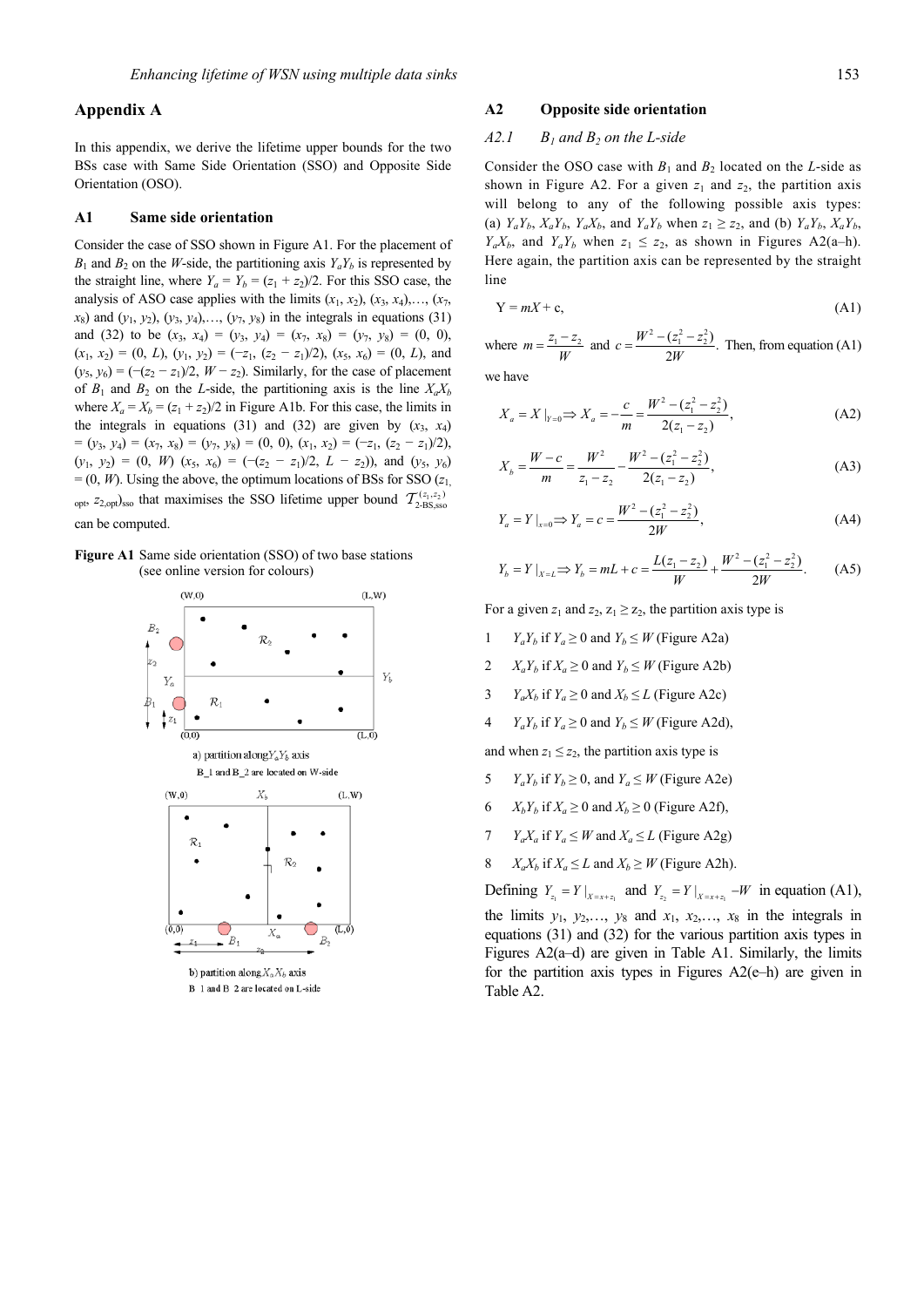**Figure A2** Different partitioning axis types for opposite side orientation (OSO) of two base stations with  $B_1$  and  $B_2$  on *L*-side (see online version for colours)





**Table A1** Limits  $y_1, y_2, \ldots, x_8$  in equations (31) and (32) for two base station OSO for various partition axis types in Figure A2(a-d)

| Limits       |                   | For $Y_a Y_b$ axis For $X_a Y_b$ axis<br>Figure A2a Figure A2b | For $Y_a X_b$<br>axis Figure<br>A2c | For $X_a X_b$<br>axis Figure<br>A2d |
|--------------|-------------------|----------------------------------------------------------------|-------------------------------------|-------------------------------------|
| $(x_1, x_2)$ | $(-z_2, L - z_2)$ | $(-z_2, X_a - z_2)$                                            | $(-z_2, X_b -$<br>$z_2$ )           | $(-z_2,$<br>$X_a - z_2$             |
| $(y_1, y_2)$ | $(0,-Y_{z_2})$    | (0, W)                                                         | $(0,-Y_{z_2})$                      | (0, W)                              |
| $(x_3, x_4)$ | (0,0)             | $(X_a - z_2,$<br>$L - z_2$                                     | (0, 0)                              | $(X_a - z_2,$<br>$X_b - z_2$        |
| $(y_3, y_4)$ | (0,0)             | $\left(0,Y_{z_2}\right)$                                       | (0, 0)                              | $(0,-Y_{z_2})$                      |
| $(x_5, x_6)$ | $(-z_1, L - z_1)$ | $(X_a - z_1,$<br>$(L - z_1)$                                   | $(-z_1, X_b)$<br>$-z_1$             | $(X_a - z_1,$<br>$X_b - z_1$        |
| $(y_5, y_6)$ | $(0,Y_{z_1})$     | $\left(0,Y_{z_1}\right)$                                       | $\left(0,Y_{z_1}\right)$            | $\left(0,Y_{z_1}\right)$            |
| $(x_7, x_8)$ | (0,0)             | (0,0)                                                          | $(X_b - z_1,$<br>$L-z_1$            | $(X_b - z_1,$<br>$L-z_1$            |
| $(y_7, y_8)$ | (0,0)             | (0,0)                                                          | (0, W)                              | (0, W)                              |

**Table A2** Limits  $y_1, y_2,..., y_s$  and  $x_1, x_2,..., x_8$  in equations (31) and (32) for two base station OSO for various axis types in Figure A2(e–h)

| Limits       | For $Y_a Y_b$ axis<br><i>Figure A2e</i> | For $X_bY_b$ axis<br><i>Figure A2f</i> | For $Y_a X_b$<br>axis Figure<br>A2g | For $X_a X_b$<br>axis Figure<br>A2h |
|--------------|-----------------------------------------|----------------------------------------|-------------------------------------|-------------------------------------|
| $(x_1, x_2)$ | $(-z_2, L - z_2)$                       | $(X_b - z_2,$<br>$L-z_2$               | $(-z_2,$<br>$X_a - z_2$             | $(X_b - z_2,$<br>$X_a - z_2$        |
| $(y_1, y_2)$ | $(0,-Y_{z_2})$                          | $(0,-Y_{z_2})$                         | $(0,-Y_{z_2})$                      | $0, Y_{z_2}$                        |
| $(x_3, x_4)$ | (0,0)                                   | (0,0)                                  | $(X_a - z_2,$<br>$L-z_2$            | $(X_a - z_2,$<br>$L-z_2$            |
| $(y_3, y_4)$ | (0,0)                                   | (0,0)                                  | (0, W)                              | (0, W)                              |
| $(x_5, x_6)$ | $(-z_1, L-z_1)$                         | $(-z_1,$<br>$X_b - z_1$                | $(-z_1,$<br>$X_b - z_1$             | $(-z_1,$<br>$X_b - z_1$             |
| $(y_5, y_6)$ | $(0, Y_{Z_1})$                          | (0, W)                                 | $0, Y_{z_1}$                        | (0, L)                              |
| $(x_7, x_8)$ | (0,0)                                   | $(X_b - z_1,$<br>$L-z_1$               | (0,0)                               | $(X_b - z_1,$<br>$X_a = z_1$        |
| $(y_7, y_8)$ | (0,0)                                   | $0, Y_{z_1}$                           | (0,0)                               | $0, Y_{z_1}$                        |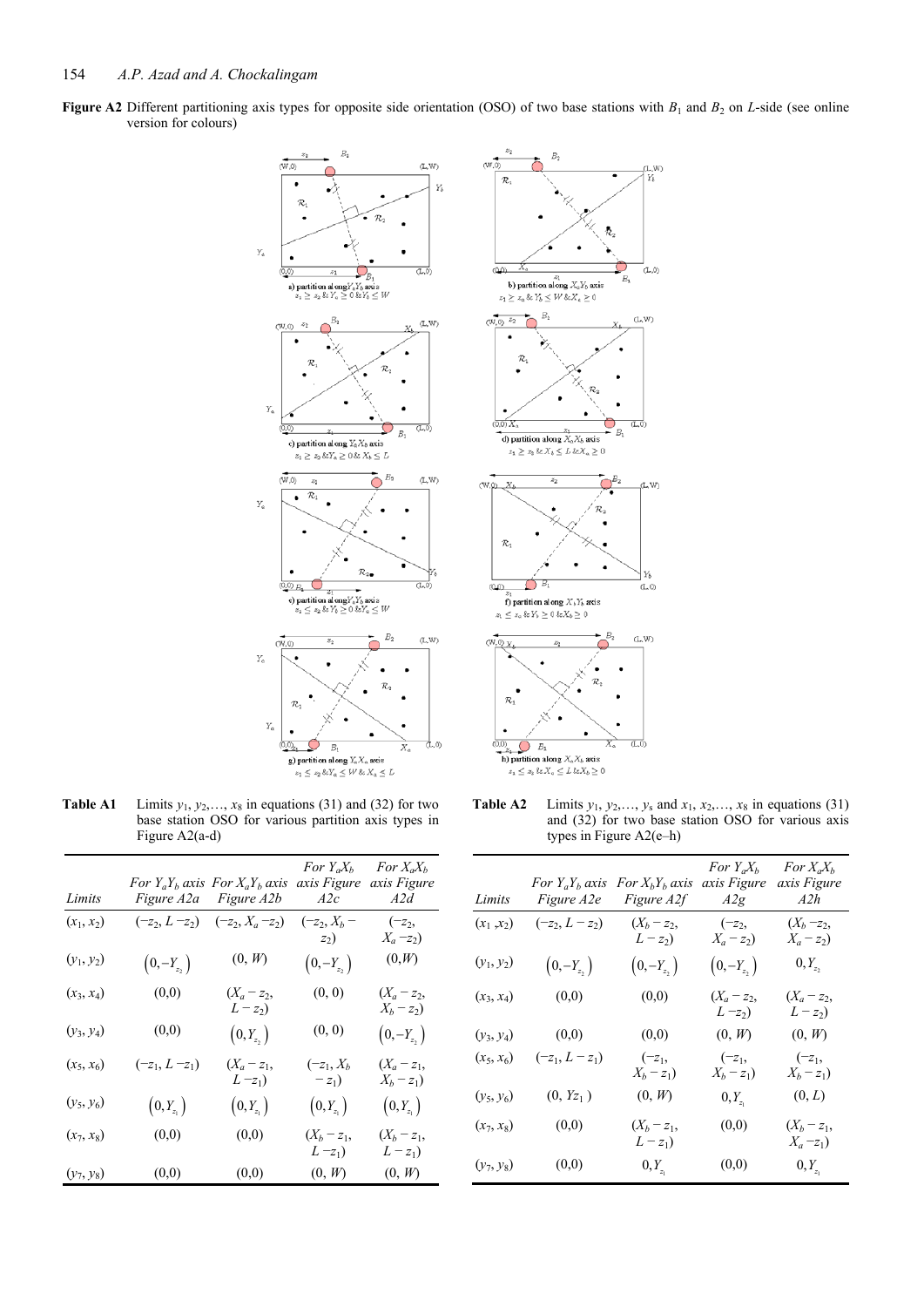## $A2.2$   $B_1$  and  $B_2$  on the W-side

Next, consider OSO with  $B_1$  and  $B_2$  located on the W-side as shown in Figure A3. For this case, the *m* and *c* in equation (A1) are given by where  $m = \frac{L}{z_1 - z_2}$  and  $c = \frac{(z_1^2 - z_2^2)^2 - L^2}{2(z_1 - z_2)}$  $c = \frac{(z_1^2 - z_2^2)^2 - L^2}{2(z_1 - z_2)}$ , and  $X_a$  and

 $X_b$  are given by

$$
X_a = -\frac{(z_1^2 - z_2^2)^2 - L^2}{2L},\tag{A6}
$$

$$
X_b = \frac{1}{z_1 - z_2} - \frac{(z_1^2 - z_2^2)^2 - L^2}{2L}.
$$
 (A7)

For a given  $z_1$ ,  $z_2$ , the only partition axis type is  $X_a X_b$  and  $X_a \ge 0$ and  $X_b \ge L$  is satisfied  $\forall z_1, z_2$  (Figure A3).

Defining  $X_{z_1} = X|_{Y=y+z_1}$  and  $X_{z_2} = Y|_{X=x+L, Y=y+z_2}$  in the  $X_a X_b$ line, the limits  $y_1, y_2,..., y_4$  and  $x_1, x_2,..., x_4$  in the integrals in equations (31) and (32) for this case is given by  $(x_1, x_2) = (0, X_{z1})$  $(x_1, y_2) = (-z_1, W - z_1), (x_3, x_4) = (0, X_{z_2}), (y_3, y_4) = (-z_2, W - z_2).$ 

Using the above, the optimum locations of base stations for OSO  $(z_{1,\text{opt}}, z_{2,\text{opt}})_{\text{osc}}$  that maximise the OSO lifetime upper bound

 $\mathcal{T}_{2-BS, oso}^{(z_1, z_2)}$  can be computed.

**Figure A3** Opposite side orientation of two base stations with  $B_1$ and  $B_2$  on *W*-side (see online version for colours)

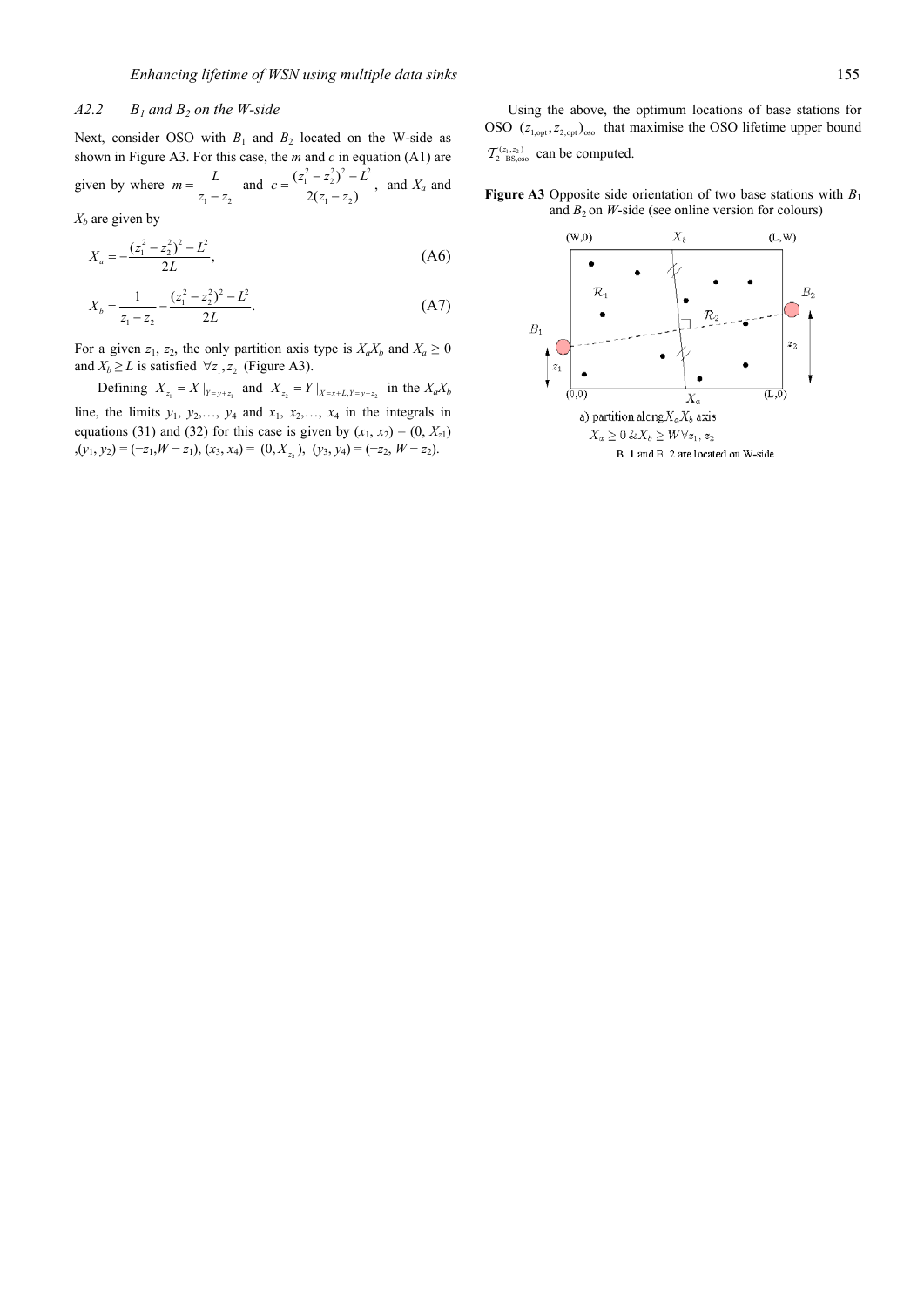## **Appendix B**

In this appendix, we present the derivation of the network lifetime upper bound for the case of three BSs when  $W \le L/2$ . Similar derivation can be done for the case of  $L/2 \leq W \leq L$ . As mentioned, we place BSs  $B_1$  and  $B_2$  in their individually optimal locations (as shown in Figure 7), and determine the optimal location of the BS  $B_3$  that maximise the upper bound on the network lifetime. To derive the network lifetime upper bound, we need to consider two cases of placing  $B_3$ ; *a*) on the adjacent side (ASO as shown in Figure 7a), and *b*) on the same side (SSO as shown in Figure 7b).

## **B1 Adjacent side orientation**

From the solution of the two BS problem, we have the locations of *B*<sub>1</sub> and *B*<sub>2</sub> to be (*L*/2, 0) and (*L*/2, *W*), respectively, i.e.  $z_1 = z_2 = L/2$ in Figure 7. Since  $B_1$  and  $B_2$  are fixed, the axes along which the partition of regions  $\mathcal{R}_1$ ,  $\mathcal{R}_2$ , and  $\mathcal{R}_3$  occurs depends on the location of  $B_3$  only. Since  $B_3$  can be placed anywhere on the *W*-side, we can see that  $X_f \geq 0$  and  $X_c \geq 0$  are always satisfied. Also, we can see that  $Y_b$  is always fixed. We have three partitioning axes  $(X_c X_d)$ ,  $(X_eX_f)$ ,  $(Y_aY_b)$  which divide the region  $R$  in three parts as shown in Figure 7a. Each partition axis can be represented by a straight line

$$
Y = mX + c,\tag{B1}
$$

where *m*, *c* for various axes are given in Table B1. Then, from equation (B1), we have

**Table B1** Parameters *m* and *c* in equation (B1) for different partition axes in the three base station problem for the case of ASO

| Parameter | For $Y_aY_b$ axis                 | For $X_c X_d$<br>axis | For $X_eX_f$ axis |
|-----------|-----------------------------------|-----------------------|-------------------|
| m         | $(z_2 - z_1)$                     | $\frac{z_1}{z_1}$     | $z_{2}$           |
|           | W                                 | $Z_{3}$               | $z_2-W$           |
| c         | $W^{2} - (z_{1}^{2} - z_{2}^{2})$ | $(z_3^2 - k_1^2)$     | $z_3^2-W^2-z_3^2$ |
|           | 2W                                | 2z <sub>3</sub>       | $2(z_3-W^2)$      |

$$
Y_a = Y \big|_{X=0} \Longrightarrow Y_a = c = \frac{W^2 - (z_1^2 - z_2^2)}{2W},
$$
 (B2)

$$
Y_b = Y \mid_{X=L} \Rightarrow Y_b = mL + c = \frac{L(z_1 - z_2)}{W}
$$
\n
$$
W^2 \quad (z^2 \quad z^2)
$$
\n(B3)

$$
+\frac{W^2-(z_1^2-z_2^2)}{2W}.
$$

also

$$
X_c X|_{Y=0} \Rightarrow X_c = -\frac{c}{m} = -\frac{z_3^2 - z_1^2}{2z_1},
$$
\n(B4)

$$
X_d = X \big|_{Y=W} \Longrightarrow X_d = \frac{W - c}{m} = \frac{Wz_3}{z_1} - \frac{z_3^2 - z_1^2}{2z_1},
$$
 (B5)

and

$$
X_e = X|_{Y=0} \Longrightarrow X_e = -\frac{c}{m} = -\frac{z_3^2 - W^2 - z_2^2}{2(z_3 - W)},
$$
(B6)

$$
X_f = X \mid_{Y=W} \Rightarrow X_f = \frac{W - c}{m} = \frac{W(z_3 - W)}{z_2}
$$
  

$$
-\frac{z_3^2 - W^2 - z_2^2}{2z_2}.
$$
 (B7)

Now, the energy dissipation in the entire network with BS locations  $z_1$ ,  $z_2$ , and  $z_3$  for the ASO case is given by

$$
P_{\text{NW,aso}}^{(z_1, z_2, z_3)} = N \bigg( \iint_{\mathcal{R}_1} P_{\text{nw}}(x, y) \frac{1}{WL} dx dy + \iint_{\mathcal{R}_2} P_{\text{nw}}(x, y) \frac{1}{WL} dx dy + \iint_{\mathcal{R}_3} P_{\text{nw}}(x, y) \frac{1}{WL} dx dy \bigg).
$$
 (B8)

By the minimum energy relay argument, we have  $P_{\text{nw}}(x, y) \ge P_{\text{link}}\left(\sqrt{x^2 + y^2}\right)$ , where  $P_{\text{link}}(D)$  is given by equation (7). Hence,

$$
P_{\text{NW,aso}}^{(z_1, z_2, z_3)} \geq \frac{N}{WL} \Big( \int \int_{\mathcal{R}_1} P_{\text{link}} (\sqrt{x^2 + y^2}) \, dx \, dy + \int \int_{\mathcal{R}_2} P_{\text{link}} (\sqrt{x^2 + y^2}) \, dx \, dy + \int \int_{\mathcal{R}_3} P_{\text{link}} (\sqrt{x^2 + y^2}) \, dx \, dy \Big) \n\geq \frac{r\alpha_1}{d_{\text{char}}} \frac{\eta}{\eta - 1} \frac{N}{WL} \Big( + \int \int_{\mathcal{R}_1} \sqrt{x^2 + y^2} \, dx \, dy + \int \int_{\mathcal{R}_2} (\sqrt{x^2 + y^2}) \, dx \, dy + \int \int_{\mathcal{R}_3} (\sqrt{x^2 + y^2}) \, dx \, dy \Big) \n\geq \frac{r\alpha_1}{d_{\text{char}}} \frac{\eta}{\eta - 1} \frac{N}{WL} \Big[ d_{3-BS,aso}^{\mathcal{R}_1}(z_1, z_2, z_3) + d_{3-BS,aso}^{\mathcal{R}_3}(z_1, z_2, z_3) + d_{3-BS,aso}^{\mathcal{R}_3}(z_1, z_2, z_3) \Big],
$$
\n(By)

where  $d_{3-{\rm BS},\rm aso}^{R_1}(z_1,z_2,z_3)$ ,  $d_{3-{\rm BS},\rm aso}^{R_2}(z_1,z_2,z_3)$  and  $d_{3-{\rm BS},\rm aso}^{R_3}(z_1,z_2,z_3)$ are of the form

$$
d_{3-BS, \text{aso}}^{R_1}(z_1, z_2, z_3) = \int_{y_1}^{y_2} \int_{x_1}^{x_2} \sqrt{x^2 + y^2} dx dy + \int_{y_3}^{y_4} \int_{x_3}^{x_4} \sqrt{x^2 + y^2} dx dy,
$$
 (B10)

$$
d_{3-BS, \text{aso}}^{R_2}(z_1, z_2, z_3) = \int_{x_5}^{x_6} \int_{y_5}^{y_6} \sqrt{x^2 + y^2} \, dy \, dx
$$
  
+ 
$$
\int_{x_7}^{x_8} \int_{y_7}^{y_8} \sqrt{x^2 + y^2} \, dy \, dx,
$$
 (B11)

and

$$
d_{3-\text{BS,aso}}^{R_2}(z_1, z_2, z_3) = \int_{x_9}^{x_{10}} \int_{y_9}^{y_{10}} \sqrt{x^2 + y^2} dy dx
$$
  
+ 
$$
\int_{x_{11}}^{x_{12}} \int_{y_{11}}^{y_{12}} \sqrt{x^2 + y^2} dy dx,
$$
 (B12)

Now, denoting  $(X_I, Y_I)$  to be the coordinates of the point of intersection of the three axes  $Y_a Y_b$ ,  $X_c X_d$  and  $X_e X_f$ , we have

$$
X_{I} = \frac{c_{2} - c_{1}}{m_{1} - m_{2}}, \quad Y_{1} = \frac{c_{1}m_{2} - c_{2}m_{1}}{m_{2} - m_{1}},
$$
(B13)

where  $m_1$ ,  $c_1$  and  $m_2$ ,  $c_2$  are the  $m$ ,  $c$  parameters for the  $Y_a Y_b$  and  $X_cX_d$  axes, respectively, as given in Table B1. Also, define

$$
Y_{l_{1}z_{2}} = Y|_{X=x+z_{2}} - W
$$
 and  $Y_{l_{1}z_{1}} = Y|_{X=x+z_{1}}$  in the  $Y_{a}Y_{b}$  line,